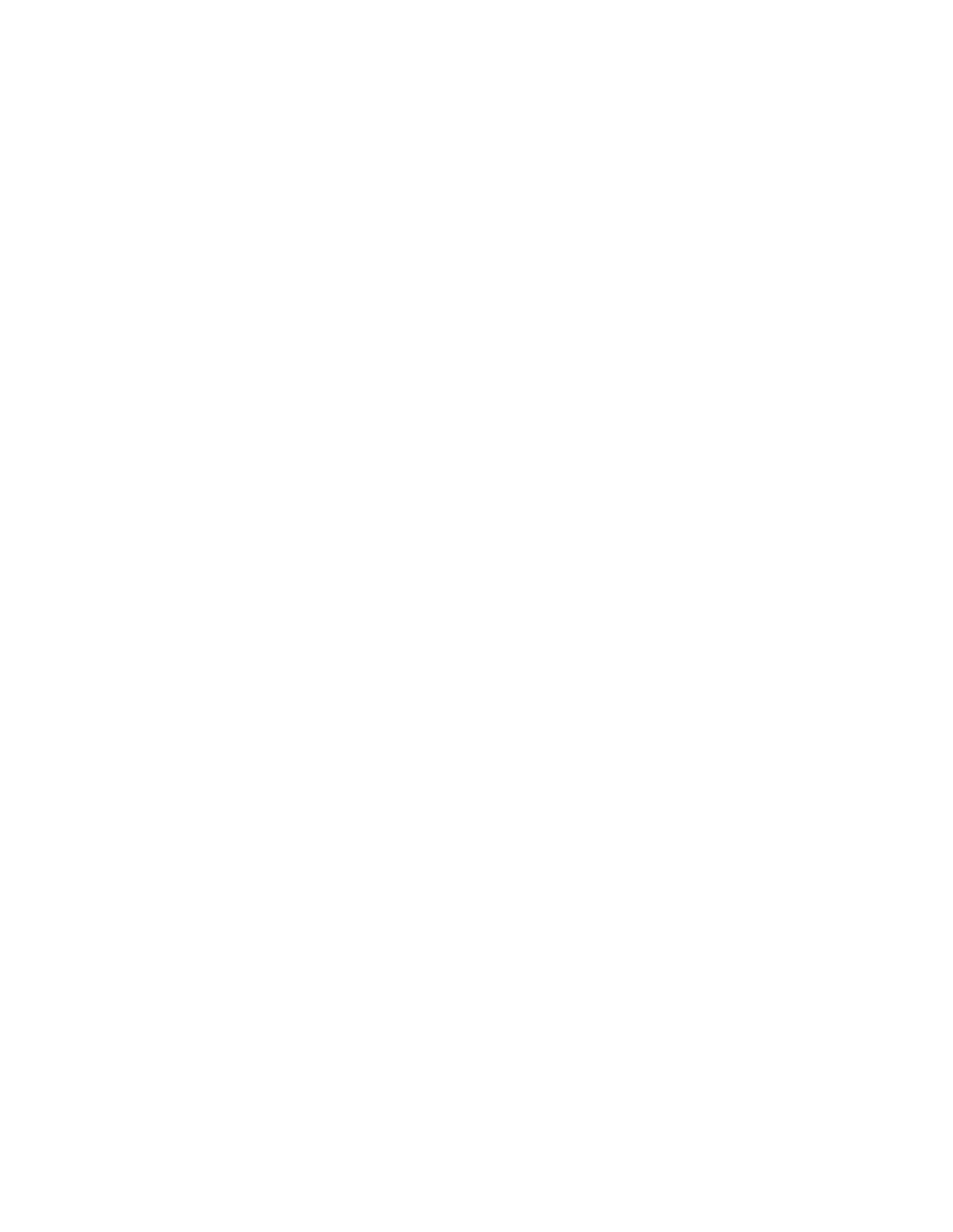# Chapter 1 Designs, groups and computing

Leonard H. Soicher

### 1.1 Introduction

In this chapter we present some applications of groups and computing to the discovery, construction, classification and analysis of combinatorial designs. The focus is on certain block designs and their statistical efficiency measures, and in particular semi-Latin squares, which are certain 1-designs with additional block structure and which generalise Latin squares.

The chapter starts with background material on block designs, statistical efficiency measures for 1-designs, permutation groups, Latin squares and semi-Latin squares. We then review statistical optimality results for semi-Latin squares. Next, we introduce the recent theory of "uniform" semi-Latin squares, which generalise complete sets of mutually orthogonal Latin squares, and are statistically "Schuroptimal". We then describe a recent construction which determines a semi-Latin square  $SLS(G)$  from a transitive permutation group G, the square being uniform precisely when *G* is 2-transitive. Moreover, we show how certain structural properties of SLS(*G*) are determined from the structure of *G*, and (due to Martin Liebeck), how statistical efficiency measures of SLS(*G*) are determined from the degrees and multiplicities of the irreducible constituents of the permutation character of *G*.

We then turn to computation, and discuss the DESIGN package [34] for GAP [18], focussing on the function BlockDesigns, which can be used for a wide variety of block design classifications using groups, and the function BlockDesign-Efficiency, for exact information on the efficiency measures of a given 1-design. We then show how the BlockDesigns function can be applied to obtain classifications of semi-Latin squares, and of uniform semi-Latin squares and their subsquares, which can then be analysed using the BlockDesignEfficiency function. We give an extended example of this, including the determination of the first published efficient  $(6 \times 6)/k$  semi-Latin squares, for  $k = 7,8,9$ . It is hoped that our examples of the use of the DESIGN package will help the reader to use this pack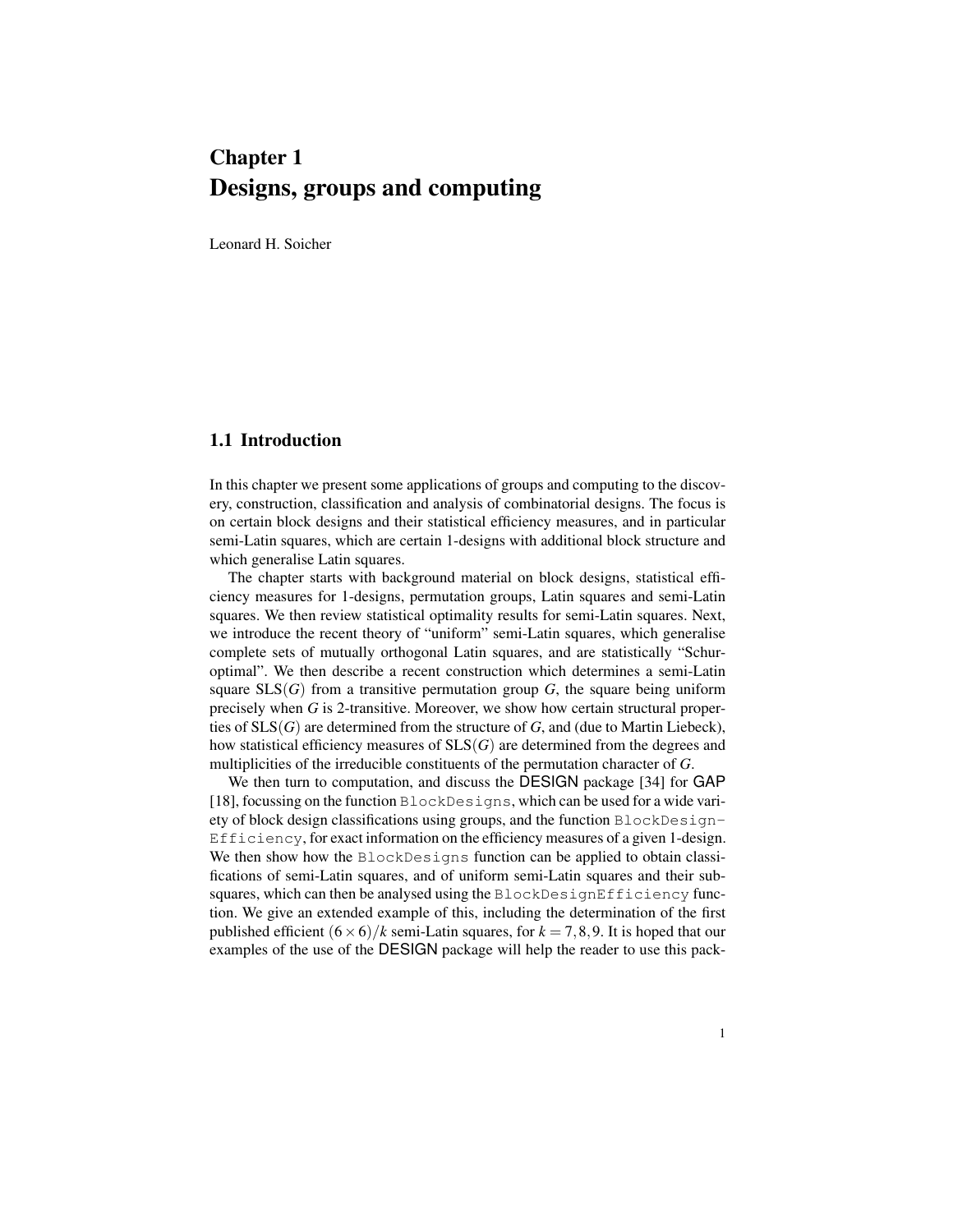age in their own investigations of designs. We conclude the chapter with some open problems.

### 1.2 Background material

### *1.2.1 Block designs*

A *block design* is an ordered pair  $(V, \mathcal{B})$ , such that V is a finite non-empty set of *points*, and  $\mathscr B$  is a (disjoint from *V*) finite multiset (or collection) of non-empty subsets of *V* called *blocks*, such that every point is in at least one block.

In a multiset (of blocks say), order does not matter, but the number of times an element occurs (its *multiplicity*) does indeed matter. We denote a multiset with elements  $A_1, \ldots, A_b$  (including any repeated elements) by  $[A_1, \ldots, A_b]$ . For example, the block design  $(V, \mathscr{B})$ , with  $V = \{1, 2, 3\}$  and

$$
\mathscr{B} = [\{1,2\}, \{1,2,3\}, \{1,2,3\}, \{1,3\}, \{2,3\}],
$$

has three points and five blocks.

Let *t* be a non-negative integer. A *t*-design, or more specifically a  $t$ - $(v, k, \lambda)$  de*sign*, is a block design  $(V, \mathscr{B})$  such that  $v = |V|$ , each block has the same size k, and each *t*-subset of *V* is contained in the same positive number  $\lambda$  of blocks. It is well-known that a *t*-design is also an *s*-design, for  $s = 0, \ldots, t - 1$  (see, for example, [23, Theorem 19.3]). For example, the block design  $(V, \mathscr{B})$ , with  $V = \{1, \ldots, 7\}$  and

$$
\mathscr{B} = [\{1,2,3\}, \{1,4,5\}, \{1,6,7\}, \{2,4,7\}, \{2,5,6\}, \{3,4,6\}, \{3,5,7\}],
$$

is a 2- $(7,3,1)$  design, and also a 1- $(7,3,3)$  design and a 0- $(7,3,7)$  design.

The dual of a block design is obtained by interchanging the roles of points and blocks. More precisely, if  $\Delta = (\{\alpha_1, \ldots, \alpha_v\}, [A_1, \ldots, A_b])$  is a block design, then the *dual*  $\Delta^*$  of  $\Delta$  is the block design  $(\{1,\ldots,b\},[B_1,\ldots,B_\nu]),$  with  $B_i = \{j : \alpha_i \in A_j\}.$ Note that if  $\Delta$  is a 1-(*v*, $k$ , $r$ ) design then  $\Delta^*$  is a 1-(*vr*/ $k$ , $r$ , $k$ ) design.

Two block designs  $\Delta_1 = (V_1, \mathcal{B}_1)$  and  $\Delta_2 = (V_2, \mathcal{B}_2)$  are *isomorphic* if there is a bijection from  $V_1$  to  $V_2$  that maps  $\mathscr{B}_1$  to  $\mathscr{B}_2$ . The set of all isomorphisms from a block design ∆ to itself forms a group, the *automorphism group* Aut(∆) of ∆.

Block designs are of interest to both pure mathematicians and statisticians. They are used by statisticians for the design of comparative experiments: the points represent "treatments" to be compared, and the blocks represent homogeneous testing material, so usually, only inter-block information is used in the comparison of treatment effects. Although statisticians sometimes allow points to be repeated within a block, here we do not.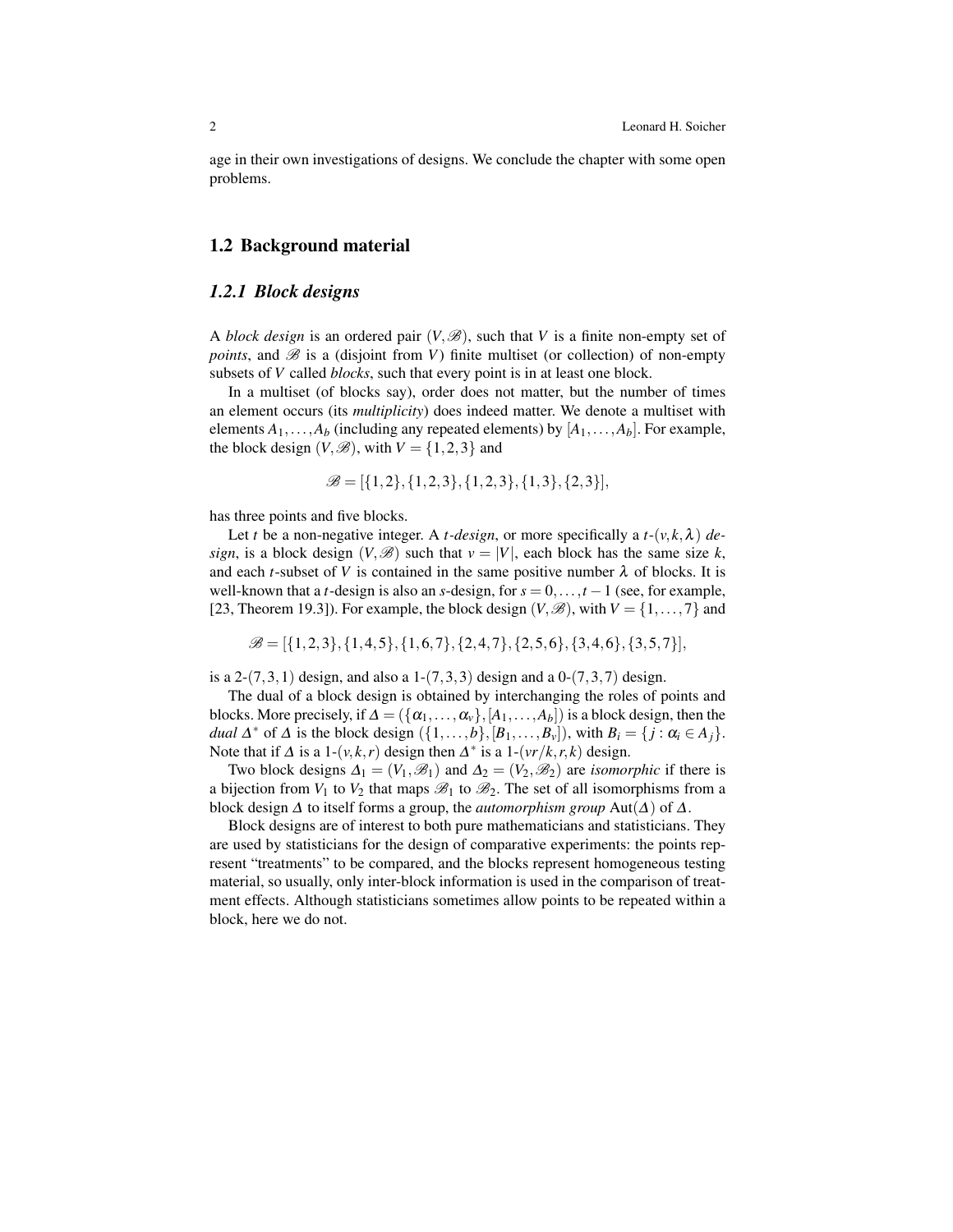### *1.2.2 Efficiency measures of* 1*-designs*

We now discuss certain statistical efficiency measures of 1-designs. The basic idea is that once you have decided that your experimental design needs to be in a certain class  $\mathscr C$  of 1-(*v*, *k*, *r*) designs, you want to choose a design in  $\mathscr C$  able to give as much information as possible; that is, the most "efficient" design in  $\mathscr C$  with respect to one or more of the efficiency measures defined below. The reader who wants to learn more about statistical design theory and the theory of optimal designs should consult the excellent survey article [6], which was written for combinatorialists. Other useful references for these topics include [3, 4, 11, 29].

Let  $\Delta$  be a 1-(*v*,*k*,*r*) design, with *v* ≥ 2. The *concurrence matrix* of  $\Delta$  is the *v* × *v* matrix whose rows and columns are indexed by the points, and whose  $(\alpha, \beta)$ -entry is the number of blocks containing both points  $\alpha$  and  $\beta$ . The *scaled information matrix* of ∆ is

$$
F(\Delta) := I_{v} - (rk)^{-1} \Lambda,
$$

where  $I_v$  is the  $v \times v$  identity matrix and  $\Lambda$  is the concurrence matrix of  $\Delta$ . The matrix  $F(\Delta)$  is real, symmetric and positive semi-definite, and is scaled so that its (all real) eigenvalues lie in the interval [0,1]. Moreover,  $F(\Delta)$  has constant row-sum 0, so the all-1 vector is an eigenvector with corresponding eigenvalue 0. It can be shown that the remaining eigenvalues are all non-zero if and only if  $\Delta$  is connected (i.e. its point-block incidence graph is connected). Omitting the zero eigenvalue corresponding to the all-1 vector, the eigenvalues

$$
\delta_1\leq \delta_2\leq \cdots \leq \delta_{\nu-1}
$$

of *F*(∆) are called the *canonical efficiency factors* of ∆. Note that the canonical efficiency factors of two isomorphic 1-designs are the same.

If  $\Delta$  is not connected, then we define  $A_{\Delta} = D_{\Delta} = E_{\Delta} := 0$ . Otherwise, we define these *efficiency measures* by

$$
A_{\Delta} := (\nu - 1) / \sum_{i=1}^{\nu-1} 1 / \delta_i,
$$
  
\n
$$
D_{\Delta} := \left(\prod_{i=1}^{\nu-1} \delta_i\right)^{1/(\nu-1)},
$$
  
\n
$$
E_{\Delta} := \delta_1 = \min{\{\delta_1, \ldots, \delta_{\nu-1}\}}.
$$

Note that  $A_\Delta$  (respectively  $D_\Delta$ ) is the harmonic mean (respectively geometric mean) of the canonical efficiency factors of ∆.

If  $k = v$  (so each block contains every point) then each canonical efficiency factor of  $\Delta$  is equal to 1 and so are each of the efficiency measures above. If  $k < v$ , we want to minimize the loss of "information" due to being forced to use "incomplete" blocks, and want the above efficiency measures to be as close to 1 as possible.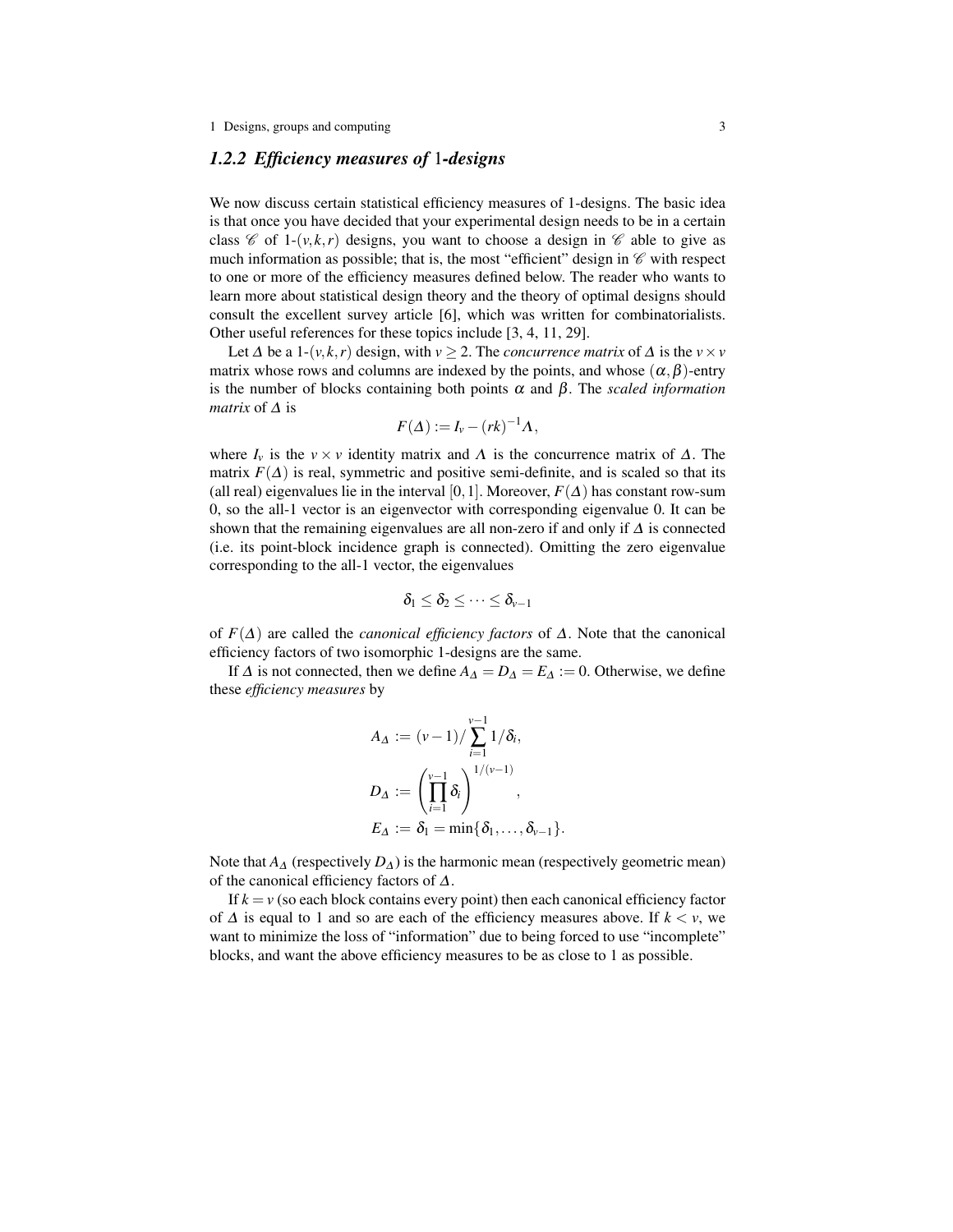We now define optimality in a class of 1-designs with respect to a given efficiency measure. The 1-(*v*,*k*,*r*) design  $\Delta$  is *A-optimal* in a class  $\mathcal{C}$  of 1-(*v*,*k*,*r*) designs containing  $\Delta$  if  $A_{\Delta} \geq A_{\Gamma}$  for each  $\Gamma \in \mathscr{C}$ . D-optimal and E-optimal are defined similarly. We say  $\Delta$  is *Schur-optimal* in a class  $\mathcal C$  of 1-( $v, k, r$ ) designs containing  $\Delta$ if for each design  $\Gamma \in \mathscr{C}$ , with canonical efficiency factors  $\gamma_1 \leq \cdots \leq \gamma_{\nu-1}$ , we have

$$
\sum_{i=1}^{\ell} \delta_i \geq \sum_{i=1}^{\ell} \gamma_i,
$$

for  $\ell = 1, \ldots, \nu - 1$ . A Schur-optimal design need not exist within a given class  $\mathscr C$  of  $1-(v, k, r)$  designs, but when it does, that design is optimal in  $\mathscr C$  with respect to a very wide range of statistical optimality criteria, including being A-, D- and E-optimal [19].

It is not difficult to see that if  $\Delta$  is a 2-( $v, k, \lambda$ ) design, then the canonical efficiency factors of  $\Delta$  are all equal (to  $v(k-1)/(v-1)k$ )), from which it follows that  $\Delta$  is Schur-optimal in the class of all  $1-(v, k, \lambda(v-1)/(k-1))$  designs. However, a 2-design may well not exist with the properties we are interested in.

The canonical efficiency factors of a 1-design  $\Delta$  not equal to 1, and their multiplicities, are the same as those of the dual block design  $\Delta^*$  of  $\Delta$  (see [6, Section 3.1.1]). We thus obtain the following:

**Theorem 1.1.** *A* 1*-*( $v, k, r$ ) *design*  $\Delta$  *is A-optimal* (*respectively D-optimal*, *E-optimal*, *Schur optimal) in a class*  $\mathscr{C}$  *of* 1-(*v*,*k*,*r*) *designs if and only if*  $\Delta^*$  *is A-optimal (respectively D-optimal, E-optimal, Schur optimal) in the class consisting of the dual block designs of the designs in*  $\mathscr C$ *.* 

### *1.2.3 Permutation groups*

We now review some basic definitions and results in the theory of permutation groups and group actions. An excellent reference for permutation groups is [10].

A *permutation group G* on a set *V* of *points* is a subgroup of the group Sym(*V*) of all permutations of *V*, with the group operation being composition. The image of  $\alpha \in V$  under  $g \in G$  is denoted  $\alpha g$  (our permutations act on the right). The *degree* of *G* is the size of *V*. The *symmetric group of degree n*, denoted  $S_n$ , is the group  $Sym({1, \ldots, n})$  of all permutations of  ${1, \ldots, n}$ .

An *action* of a group *G* on a set *V* is a function  $\psi : V \times G \to V$ , with  $(\alpha, g)\psi$ denoted  $\alpha^g$ , such that  $\alpha^1 = \alpha$  and  $(\alpha^g)^h = \alpha^{gh}$ , for all  $\alpha \in V$  and all  $g, h \in G$ . Given an action of *G* on *V*, we say that *G acts on V*.

If *G* is a permutation group on *V* then *G* acts *naturally* on *V*, where  $\alpha^g := \alpha g$ . An action of *G* on *V* gives rise to a homomorphism  $\phi$  :  $G \rightarrow Sym(V)$  defined by  $\alpha(g\phi) := \alpha^g$  for all  $\alpha \in V$  and  $g \in G$ .

Suppose *G* acts on *V* and  $\alpha \in V$ . The *G*-*orbit* of  $\alpha$  is  $\alpha^G := {\alpha^g : g \in G}$ . The set  $\{\alpha^G : \alpha \in V\}$  of all *G*-orbits is a partition of *V*. The *stabilizer* in *G* of  $\alpha$  is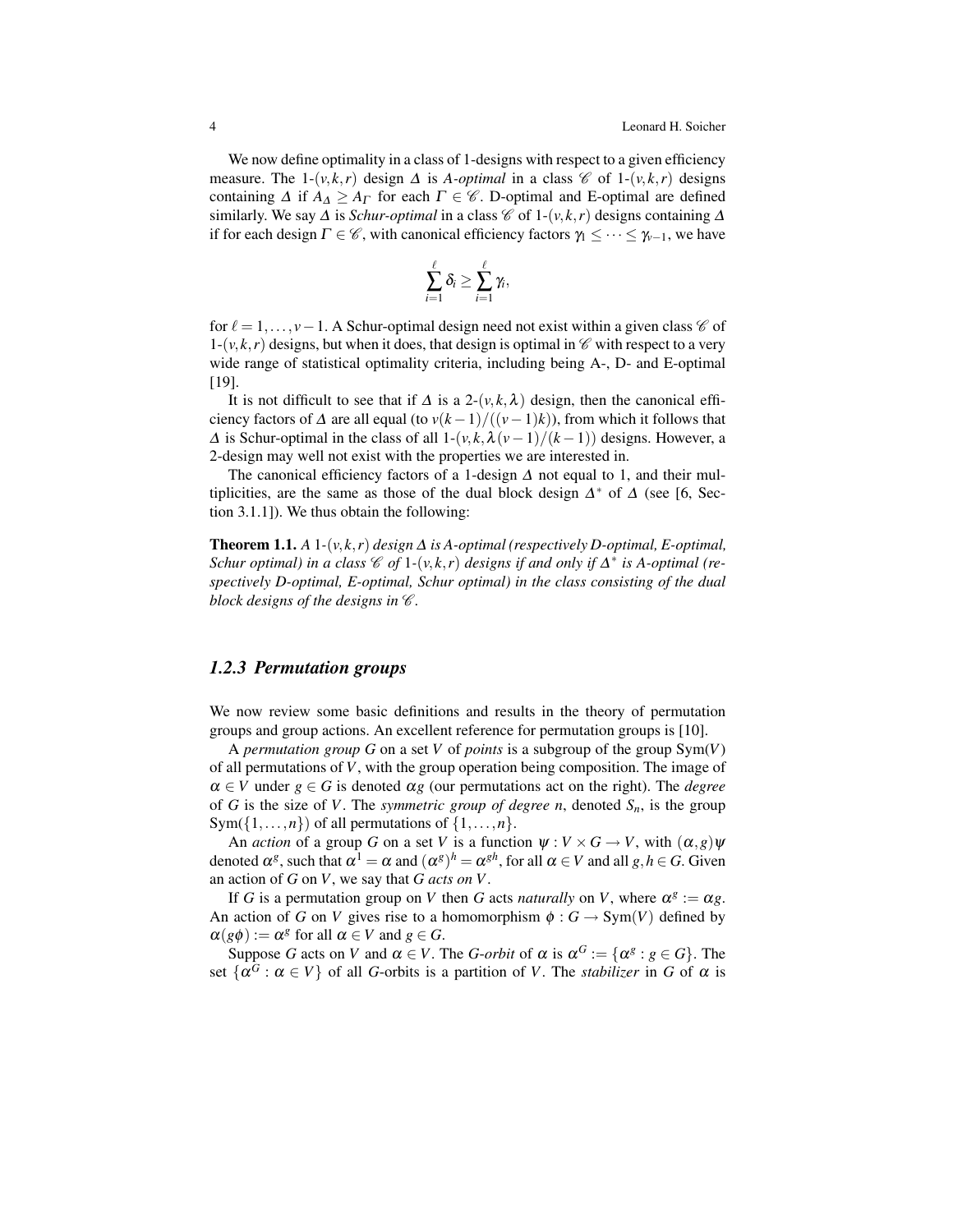$G_{\alpha} := \{ g \in G : \alpha^{g} = \alpha \}.$  This stabilizer  $G_{\alpha}$  is a subgroup of *G*, and if *G* is finite then  $|G| = |G_{\alpha}| |\alpha^G|$ .

Let *G* act on a finite set *V*. Then *G* has actions on many sets. Here are some:

- *G* acts on the set of all *t*-tuples of distinct elements of *V*, where  $(\alpha_1, \dots, \alpha_t)^g :=$  $(\alpha_1^g)$  $\alpha_i^g, \ldots, \alpha_i^g$ );
- *G* acts on the set of all subsets of *V*, where  $\{\alpha_1, \dots, \alpha_k\}^g := \{\alpha_1^g\}$  $\alpha_k^g, \ldots, \alpha_k^g$ *k* };
- *G* acts on the set of all finite multisets of subsets of *V*, where  $[A_1, \ldots, A_b]^g :=$  $[(A_1)^g, \ldots, (A_b)^g];$
- *G* acts on the set of all block designs with point set *V*, where  $(V, \mathcal{B})^g := (V, \mathcal{B}^g)$ .

A permutation group *G* on a non-empty set *V* is *transitive* if for every  $\alpha, \beta \in V$ there is a  $g \in G$  with  $\alpha g = \beta$  (i.e. there is just one *G*-orbit in the natural action of *G* on *V*). More generally, a permutation group *G* on a set *V* of size at least *t* is *t*-*transitive* if for every pair  $(\alpha_1, \ldots, \alpha_t)$ ,  $(\beta_1, \ldots, \beta_t)$  of *t*-tuples of distinct elements of *V*, there is a  $g \in G$  with  $(\alpha_1 g, \ldots, \alpha_t g) = (\beta_1, \ldots, \beta_t)$ . It is easy to see that if *G* is a *t*-transitive permutation group on a finite set *V* of size  $v \geq t$ , and *B* is a subset of *V* of size  $k \geq t$ , then the block design with point set *V* and block (multi)set the *G*-orbit  $B^G$  is a *t*-(*v*, *k*,  $\lambda$ ) design, with  $\lambda = |B^G| \binom{k}{t} / \binom{v}{t}$ .

### *1.2.4 Latin squares*

A *Latin square* of *order n* is an  $n \times n$  array *L*, whose entries are elements of an *n*-set Ω, the set of *symbols* for *L*, such that each symbol occurs exactly once in each row and exactly once in each column of *L*. For example, a completed Sudoku puzzle is a special kind of Latin square of order 9.

Two Latin squares  $L_1$  and  $L_2$  of order *n*, with respective symbol-sets  $\Omega_1$  and  $\Omega_2$ , are *orthogonal* if for every  $\alpha_1 \in \Omega_1$  and  $\alpha_2 \in \Omega_2$ , there is an  $(i, j)$  such that  $\alpha_1$ is the  $(i, j)$ -entry in  $L_1$  and  $\alpha_2$  is the  $(i, j)$ -entry in  $L_2$ . For example, here are two orthogonal Latin squares of order 3:

|  |  | ٠ | $\epsilon$ |
|--|--|---|------------|
|  |  |   |            |
|  |  |   |            |

Latin squares  $L_1, \ldots, L_m$  of order *n* are said to be *mutually orthogonal* if they are pairwise orthogonal, in which case {*L*1,...,*Lm*} is called a set of *mutually orthogonal Latin squares* or a set of *MOLS*.

Let  $n > 1$ . A set of MOLS of order *n* has size at most  $n - 1$ , and the existence of a set of MOLS of order *n* having size *n*−1 (called a *complete set* of MOLS) is equivalent to the existence of a projective plane of order *n*. A complete set of MOLS of order *n* exists when *n* is a prime power, but it is a famous problem as to whether a complete set of MOLS of order *n* exists for some non-prime-power *n*.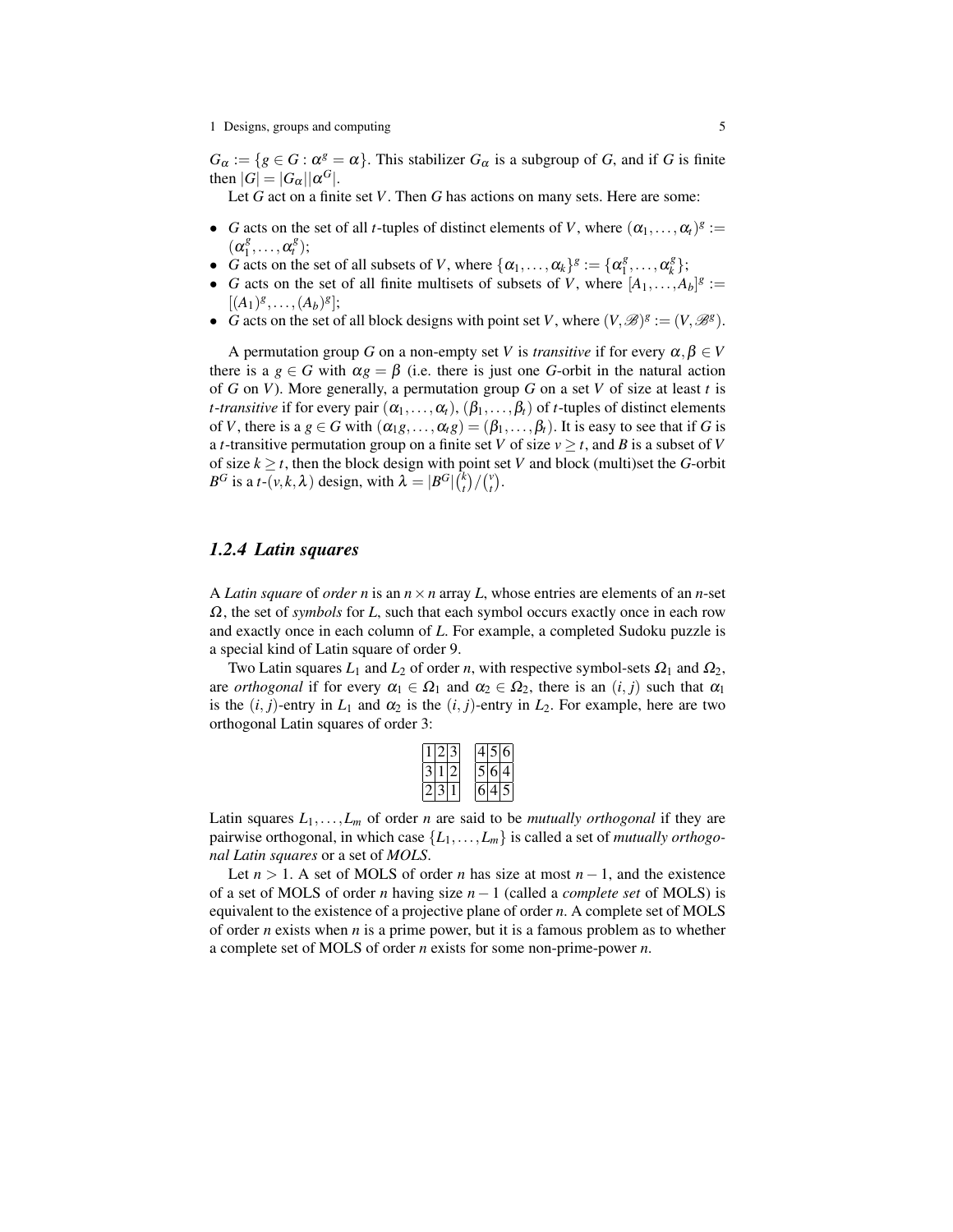### *1.2.5 Semi-Latin squares*

An  $(n \times n)/k$  *semi-Latin square* is an  $n \times n$  array *S*, whose entries are *k*-subsets of an  $nk$ -set  $\Omega$ , the set of *symbols* for *S*, such that each symbol is in exactly one entry in each row and exactly one entry in each column of *S*. The entry in row *i* and column *j* is called the  $(i, j)$ -entry of *S* and is denoted by  $S(i, j)$ . To avoid trivialities, we assume throughout that  $n > 1, k > 0$ . Note that an  $(n \times n)/1$  semi-Latin square is (essentially) the same thing as a Latin square of order *n*. We consider two  $(n \times n)/k$  semi-Latin squares to be *isomorphic* if one can be obtained from the other by applying one or more of: a row permutation, a column permutation, transposing, and renaming symbols.

Semi-Latin squares have many applications, including the design of agricultural experiments, consumer testing, and message authentication (see [2, 5, 17, 26]). Semi-Latin squares exist in profusion, and a good choice of semi-Latin square for a given application can be very important.

Let *s* be a positive integer. An *s-fold inflation* of an  $(n \times n)/k$  semi-Latin square is obtained by replacing each symbol  $\alpha$  in the semi-Latin square by *s* symbols  $\sigma_{\alpha,1},\ldots,\sigma_{\alpha,s}$ , such that  $\sigma_{\alpha,i} = \sigma_{\beta,j}$  if and only if  $\alpha = \beta$  and  $i = j$ . The result is an  $(n \times n)/(ks)$  semi-Latin square. For example, here is a  $(3 \times 3)/2$  semi-Latin square formed by a 2-fold inflation of a Latin square of order 3:

| 1.            | $\overline{4}$ |   | 2.513           |      | 6 |
|---------------|----------------|---|-----------------|------|---|
| 3             |                |   | 6 14            | 12.5 |   |
| $\mathcal{L}$ | $\mathfrak{H}$ | 3 | $6\overline{1}$ |      |   |

The *superposition* of an  $(n \times n)/k$  semi-Latin square with an  $(n \times n)/\ell$  semi-Latin square (with disjoint symbol sets) is performed by superimposing the first square upon the second, resulting in an  $(n \times n)/(k + \ell)$  semi-Latin square. For example, here is a  $(3 \times 3)/2$  semi-Latin square which is the superposition of two (mutually orthogonal) Latin squares of order 3:

$$
\frac{142536}{351624}
$$
\n
$$
\frac{351624}{263415}
$$
\n(1.1)

An  $(n \times n)/k$  semi-Latin square in which any two distinct symbols occur together in at most one block is called a  $SOMA(k,n)$  (SOMA is an acronym for "simple orthogonal multi-array" [25]). For example, the semi-Latin square (1.1) is a SOMA(2,3), and more generally, the superposition of *k* MOLS of order *n* is a SOMA $(k, n)$ . However, a SOMA $(k, n)$  need not be a superposition of MOLS, and may exist even when there do not exist *k* MOLS of order *n*. However, it is easy to see that if a SOMA $(k, n)$  exists then  $k < n$ .

The *dual*  $S^*$  of an  $(n \times n)/k$  semi-Latin square *S* is a block design with point set  $\{1,\ldots,n\}^2$  and *nk* blocks, one for each symbol of *S*, with the block for a symbol  $\alpha$ consisting precisely of the ordered pairs  $(i, j)$  such that  $\alpha \in S(i, j)$ . Each block of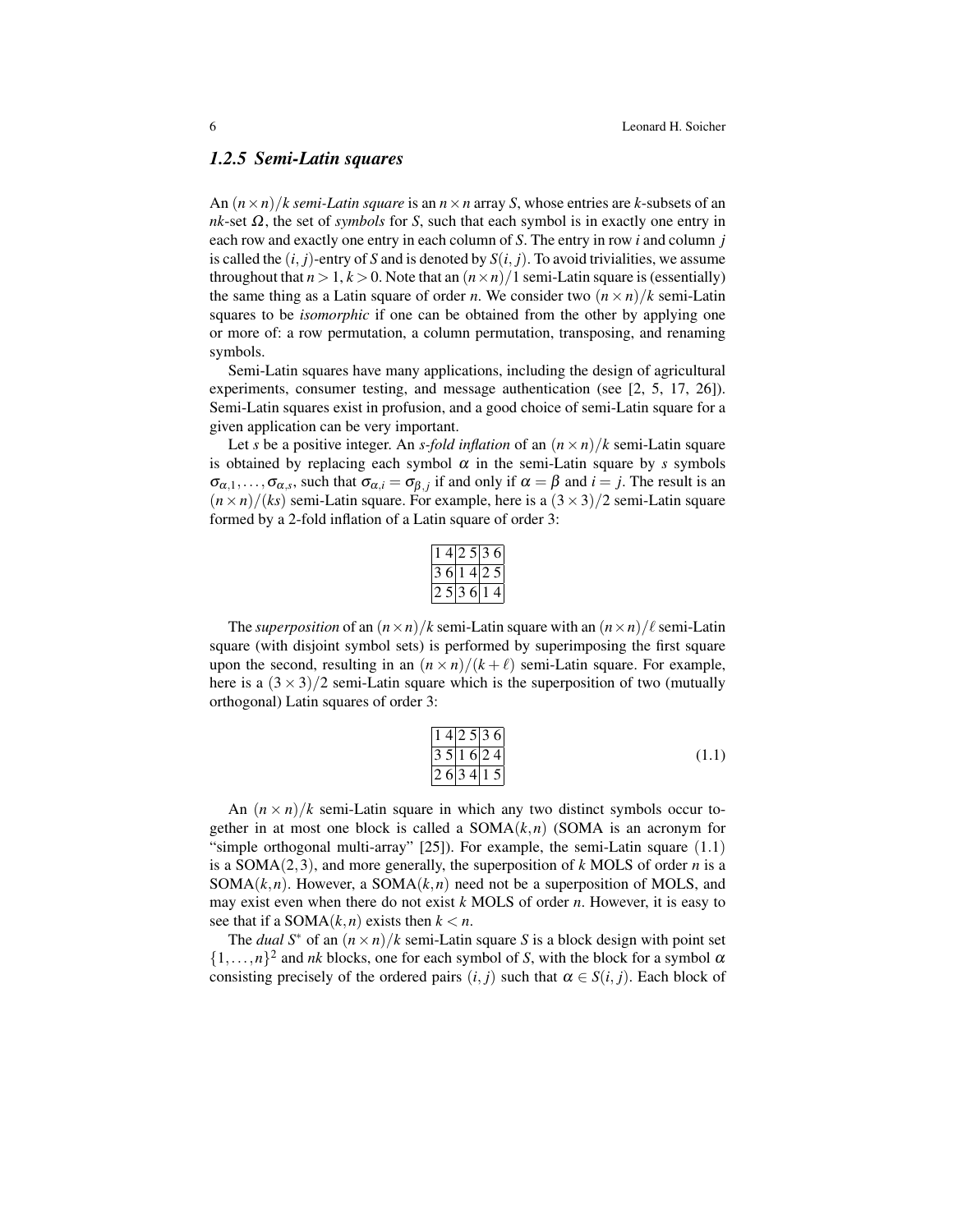*S*<sup>\*</sup> is of the form  $[(1,1^g),..., (n,n^g)]$  for some  $g \in S_n$ , and *S*<sup>\*</sup> is a 1- $(n^2, n, k)$  design, which may have repeated blocks. Up to the naming of its symbols, the semi-Latin square *S* can be recovered from  $S^*$ , so  $S^*$  really represents the class of semi-Latin squares obtainable from *S* by renaming symbols. For example, let *S* be the semi-Latin square (1.1). Then  $S^* = (V, \mathcal{B})$ , with  $V = \{1, 2, 3\}^2$  and

> $\mathscr{B} = \{(1,3),(2,1),(3,2)\}, \{(1,1),(2,3),(3,2)\},\$  $\{\{(1,1),(2,2),(3,3)\},\{(1,2),(2,3),(3,1)\}\$  $\{(1,2),(2,1),(3,3)\}, \{(1,3),(2,2),(3,1)\}.$

### 1.3 Optimality results for semi-Latin squares

Let *S* be an  $(n \times n)/k$  semi-Latin square. If we ignore the row and column structure of *S*, we obtain its *underlying block design* ∆(*S*), whose points are the symbols of *S* and whose blocks are the entries of *S*. Note that  $\Delta(S)$  is a 1- $(nk, k, n)$  design, and that the dual  $S^*$  of *S* is isomorphic as a block design to the dual of  $\Delta(S)$ . However, *S*<sup>\*</sup> has a structured point-set, unlike  $\Delta(S)$ <sup>\*</sup>.

Following the analysis of Bailey [2], *S* is *optimal* with respect to a given statistical optimality criterion if and only if ∆(*S*) is optimal with respect to that criterion in the class of underlying block designs of  $(n \times n)/k$  semi-Latin squares. For this reason, we say that *S* has canonical efficiency factors, or a given efficiency measure, when  $\Delta(S)$  has those canonical efficiency factors, or that efficiency measure.

Various optimality results for  $(n \times n)/k$  semi-Latin squares are known. These include:

- Cheng and Bailey [13] proved that a superposition of *k* MOLS of order *n* (with pairwise disjoint symbol-sets) is A-, D- and E-optimal.
- Bailey [2] proved that for all *s* ≥ 1, an *s*-fold inflation of a superposition of *n*−1 MOLS of order *n* is A-, D- and E-optimal.
- Bailey [2] classified the  $3 \times 3$  semi-Latin squares and determined the ones that are A-, D- and E-optimal.
- Chigbu [14] determined the  $(4 \times 4)/4$  semi-Latin squares that are A-, D- and E-optimal.
- Using the computational methods described in this chapter, Soicher [37] classified the  $(4 \times 4)/k$  semi-Latin squares for  $k = 5, \ldots, 10$ , and determined those that are A-, D- and E-optimal.

It is widely believed that when a  $SOMA(k, n)$  exists, then one that is optimal in the class of all SOMA $(k, n)$ s is in fact optimal in the class of all  $(n \times n)/k$  semi-Latin squares. There are not even two MOLS of order 6, but there are  $SOMA(2,6)$ s and  $SOMA(3,6)$ s. These have been classified and the best with respect to various measures of efficiency have been determined (see [5, 8, 25, 27, 31, 37]). There is no SOMA $(k, 6)$  with  $k > 3$ . It is not known whether there are three MOLS of order 10, but there are  $SOMA(3,10)$ s and  $SOMA(4,10)$ s (see [5, 30, 31]).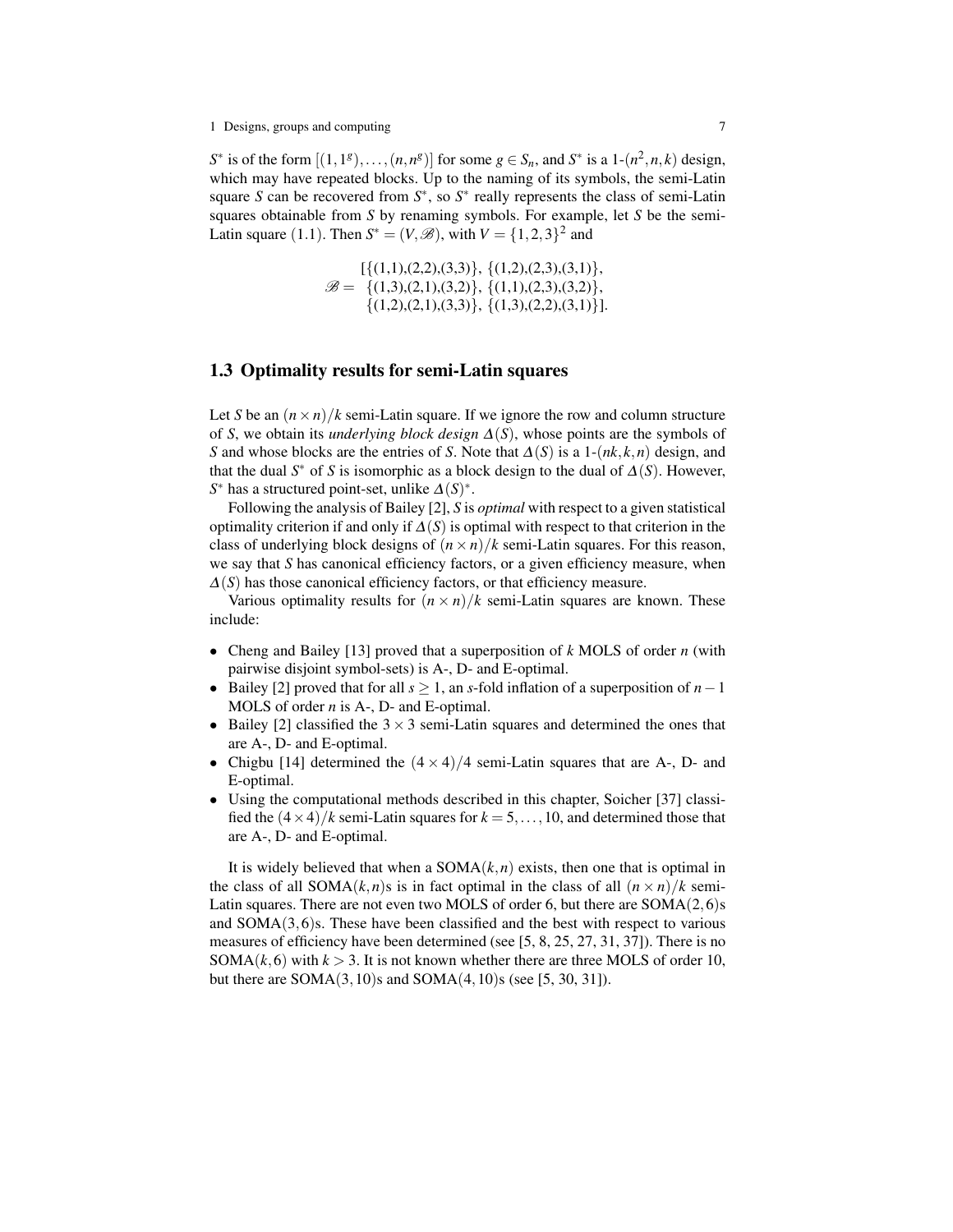### 1.4 Uniform semi-Latin squares

We now introduce the concept of uniform semi-Latin squares, and some results about such squares from [36]. Uniform semi-Latin squares provide Schur-optimal semi-Latin squares of many sizes for which no optimal semi-Latin square was previously known for any optimality criterion.

An  $(n \times n)/k$  semi-Latin square *S* is *uniform* if every pair of entries of *S*, not in the same row or column, intersect in a constant number  $\mu = \mu(S)$  of points. For example, the semi-Latin square (1.1) is uniform, with  $\mu = 1$ .

Note that if *S* is a uniform semi-Latin square then an *s*-fold inflation of *S* is also uniform, and if *S* and *T* are both  $n \times n$  uniform semi-Latin squares (with disjoint symbol-sets) then the superposition of *S* and *T* is also uniform.

**Lemma 1.1** ([36]). *If S is a uniform*  $(n \times n)/k$  *semi-Latin square then* 

$$
\mu(S) = k/(n-1),
$$

*and in particular, n*−1 *divides k.*

**Theorem 1.2** ([36]). An  $(n \times n)/(n-1)$  *semi-Latin square S is uniform if and only if S is a superposition of n*−1 *MOLS of order n.*

Uniform semi-Latin squares can be seen as generalising the concept of complete sets of MOLS. Since the  $\mu$ -fold inflation of a uniform semi-Latin square is uniform, we see that the existence of a uniform  $(n \times n) / ((n-1)\mu)$  semi-Latin square for all integers  $\mu > 0$  is equivalent to the existence of a complete set of MOLS of order *n*, and such a complete set exists when *n* is a prime power. Although there are not even two MOLS of order 6, the following is proved in [36].

**Theorem 1.3 ([36]).** *There exist uniform*  $(6 \times 6)/(5\mu)$  *semi-Latin squares for all integers*  $\mu > 1$ *.* 

The statistical importance of uniform semi-Latin squares is due to the following:

**Theorem 1.4 ([36]).** *Suppose that S is a uniform*  $(n \times n)/k$  *semi-Latin square. Then S is Schur-optimal; that is,* ∆(*S*) *is Schur-optimal in the class of underlying block designs of*  $(n \times n)/k$  *semi-Latin squares.* 

*Proof.* We give an outline of the proof. Details can be found in [36].

- The dual S<sup>\*</sup> of *S* is a partially balanced incomplete-block design with respect to the  $L_2$ -type association scheme (see [3]), so we may easily determine the eigenvalues of the concurrence matrix of  $S^*$  (see [39]), and hence the canonical efficiency factors of *S* ∗ .
- These canonical efficiency factors are  $1 1/(n-1)$ , with multiplicity  $(n-1)^2$ , and 1, with multiplicity  $2(n-1)$ .
- The dual  $T^*$  of any  $(n \times n)/k$  semi-Latin square *T* has at most  $(n-1)^2$  canonical efficiency factors not equal to 1.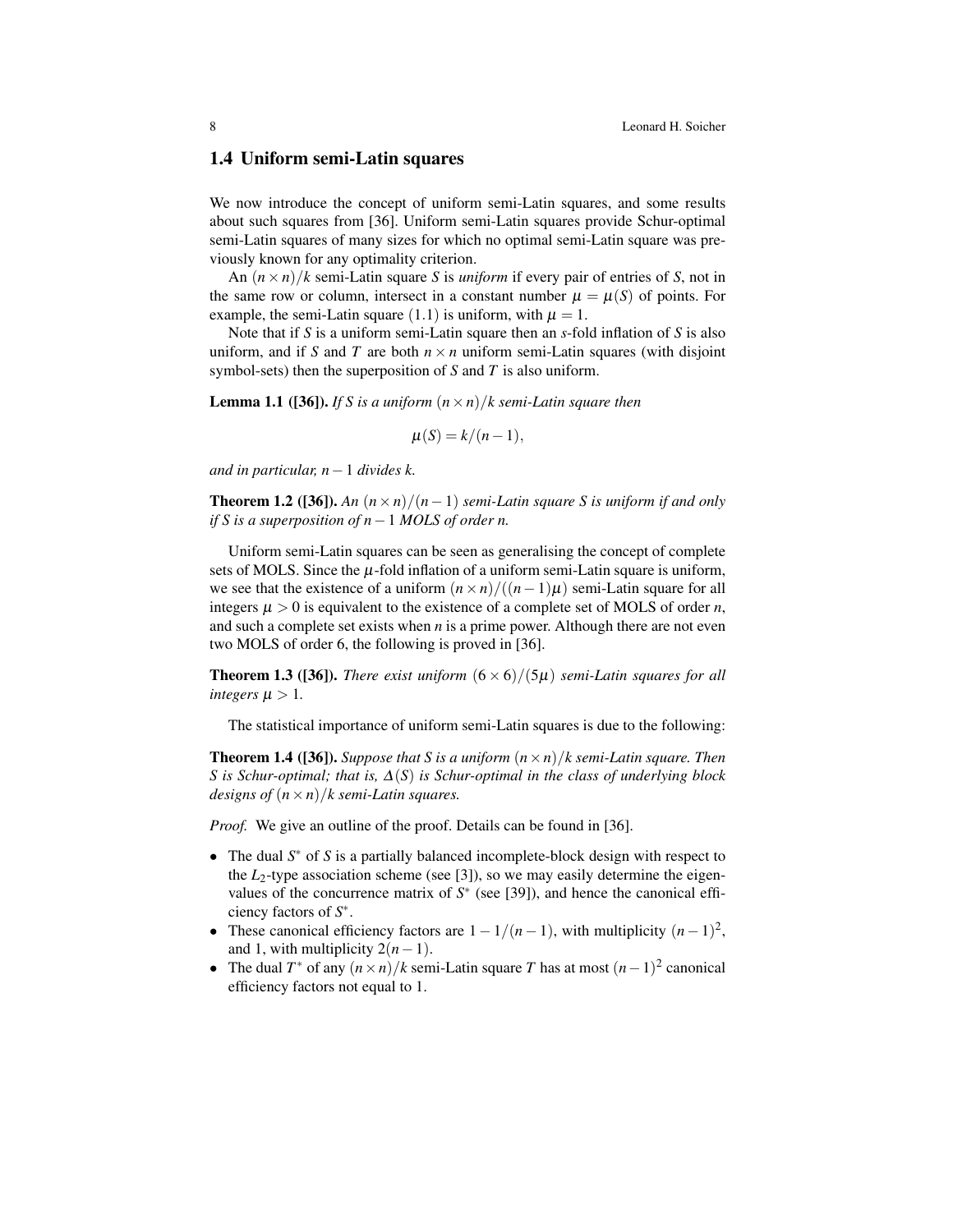• It follows that  $S^*$  is Schur optimal in the class of duals of  $(n \times n)/k$  semi-Latin squares, and so  $\Delta(S)$  is Schur optimal in the class of underlying block designs of  $(n \times n)/k$  semi-Latin squares.  $\square$ 

### 1.5 Semi-Latin squares from transitive permutation groups

In [36], a simple construction is given which produces a semi-Latin square SLS(*G*) from a transitive permutation group *G*, and in this section we discuss how properties of *G* determine properties of SLS(*G*).

Let *G* be a transitive permutation group on  $\{1, \ldots, n\}$ , with  $n > 1$ . For all  $i, j \in \{1, \ldots, n\}$ , there are exactly  $|G|/n$  elements of *G* mapping *i* to *j* (the elements mapping *i* to *j* are precisely those in the right coset  $G_i$ <sup>*g*</sup>, where  $G_i$  is the stabilizer in *G* of *i* and *g* is any element of *G* with  $ig = j$ . Thus *G* defines a semi-Latin square, as follows. The  $(n \times n)/k$  semi-Latin square SLS(*G*), with  $k := |G|/n$ , has symbol set *G* itself, and the symbol *g* is in the  $(i, j)$ -entry of SLS(*G*) if and only if  $ig = j$ . For example,

|                            |                        |  | $(23)$ $ (12)$ $(123)(13)$ $(132) $ |
|----------------------------|------------------------|--|-------------------------------------|
| $SLS(S_3) =  (12) (132) 1$ |                        |  | $(13)$ $ (23)$ $(123)$ .            |
|                            | (13) (123)(23) (132) 1 |  | (12)                                |

**Theorem 1.5 ([36]).** Let G be a transitive permutation group on  $\{1,\ldots,n\}$ , with  $n > 1$ *, and let*  $S := SLS(G)$ *. Then:* 

- *Let H be a transitive subgroup of G of index m. Then S is a superposition of m semi-Latin squares, each isomorphic to SLS*(*H*) *(this comes from the partition of G into the right (or left) cosets of H). In particular, if H has order n then S is a superposition of* |*G*|/*n isomorphic Latin squares.*
- *G contains a non-identity element with exactly f fixed points if and only if there are two distinct symbols of S which occur together in exactly f entries of S.*
- *G is a Frobenius group (that is, a transitive permutation group in which no nonidentity element fixes more than one point) if and only if S is a superposition of MOLS.*
- $\Delta(S)$  *is connected if and only if G has no normal subgroup N satisfying*  $G_1 \leq$  $N \neq G$ .
- *The automorphism group of S (i.e. the group of all isomorphisms from S to S) has structure*

$$
(G\times G).((N_{S_n}(G)/G)\times C_2)
$$

*(in ATLAS [15] notation).*

• *G is* 2*-transitive if and only if S is uniform.*

*Proof.* See [36] for the proofs of these assertions. We only repeat the (easy) proof of the important last statement. Also see [38].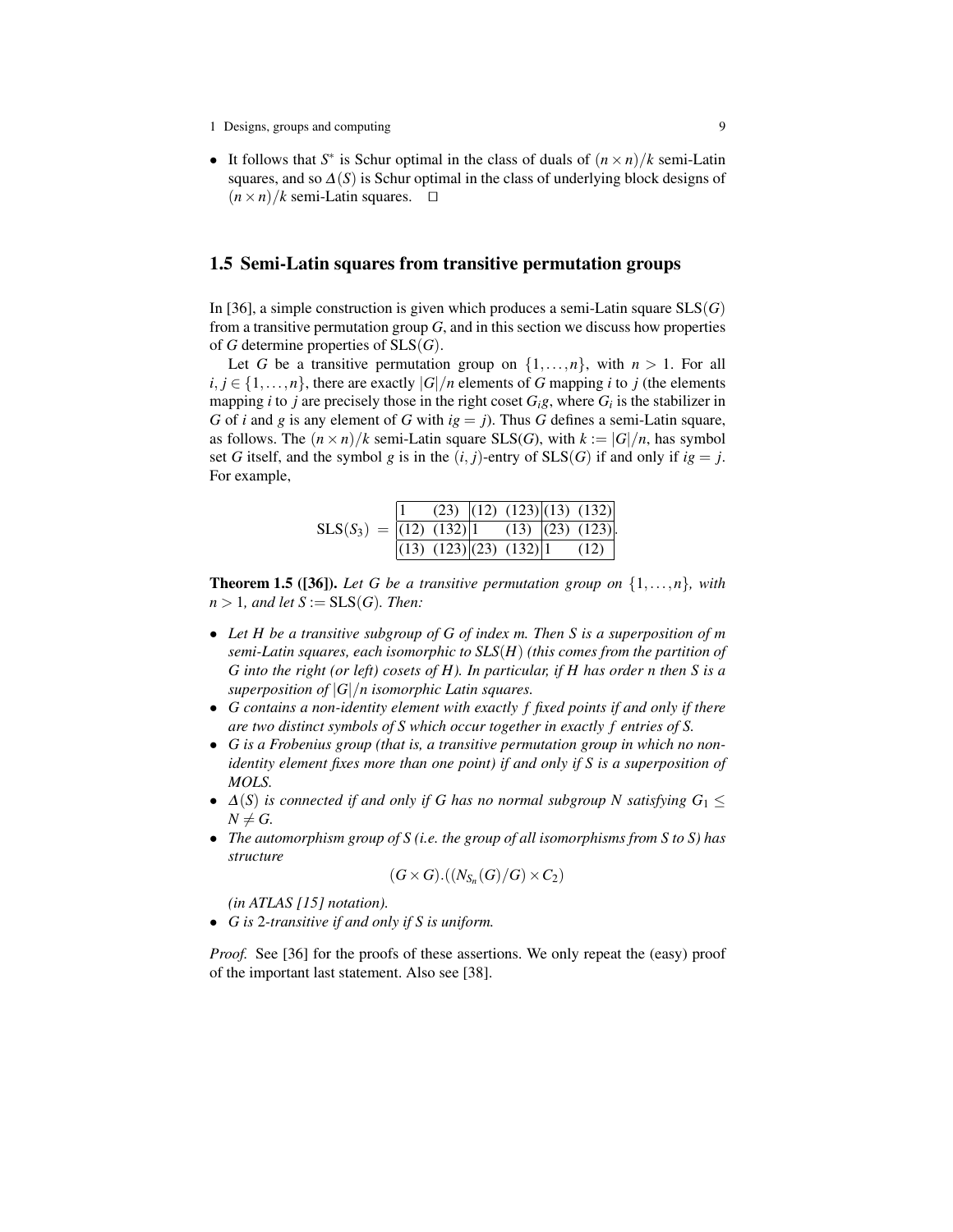Suppose *G* is 2-transitive. Then for every  $i, i', j, j' \in \{1, ..., n\}$  with  $i \neq i'$  and  $j \neq j'$ , there are precisely  $\mu := |G|/(n(n-1))$  elements  $g \in G$  with  $ig = j$  and  $i'g = j'$ . Thus,  $S(i, j)$  and  $S(i', j')$  intersect in exactly these  $\mu$  elements, and so *S* is uniform.

Conversely, suppose *S* is uniform. Then if  $i, i', j, j' \in \{1, ..., n\}$  with  $i \neq i'$  and  $j \neq j'$ , then  $S(i, j)$  and  $S(i', j')$  intersect in  $\mu := k/(n-1) > 0$  symbols (recall that  $n > 1, k > 0$ ), so there is an element of *G* mapping *i* to *j* and *i'* to *j'*. Thus *G* is 2-transitive.  $\square$ 

Using the Classification of Finite Simple Groups, all the finite 2-transitive permutation groups have been classified, and tables of these groups are given in [10]. Each 2-transitive group *G* gives rise to a uniform semi-Latin square SLS(*G*), certain properties of which can be deduced from properties of *G*. For example, consideration of the groups  $PGL_2(q)$  and  $PSL_2(q)$ , of degree  $q+1$ , where q is a prime power, yields the following result.

Theorem 1.6 ([36]). *Let q be a prime power. Then there exists a uniform, and hence Schur-optimal,*  $((q+1) \times (q+1))/(q(q-1))$  *semi-Latin square S which is a superposition of isomorphic Latin squares and in which every pair of distinct symbols occur together in at most two entries. Moreover, if q is odd then S is also a superposition of two isomorphic uniform*  $((q+1) \times (q+1))/(q(q-1)/2)$  *semi-Latin squares.*

### *1.5.1 The canonical efficiency factors of SLS*(*G*)

Let *G* be a transitive permutation group on  $\{1, \ldots, n\}$ , with  $n > 1$ , and let  $\Lambda$  be the concurrence matrix of the underlying block design of  $SLS(G)$ . Then  $\Lambda$  is a  $|G| \times$ |*G*| matrix whose rows and columns are indexed by the elements of *G* and whose  $(g,h)$ -entry is the number of fixed points of  $g^{-1}h$ , which is  $\pi(g^{-1}h)$ , where  $\pi$  is the permutation character of *G*. Applying this observation, Martin Liebeck (at the Fifth de Brún Workshop itself) discovered and proved the theorem below. The statement of the theorem and its proof use basic representation theory of finite groups over the complex numbers, such as can be found in [20].

**Theorem 1.7 (M. Liebeck).** Let G be a transitive permutation group of degree  $n > 1$ *with permutation character* π*. Then the canonical efficiency factors of (the underlying block design of)* SLS(*G*) *are*

$$
1-\langle \chi,\pi\rangle/\chi(1),
$$

*repeated*  $\chi(1)^2$  *times, where*  $\chi$  *runs over the non-trivial complex irreducible characters of G.*

*Proof.* Suppose  $|G| = nk$ , and let  $GL_{nk}(\mathbb{C})$  be the group of all invertible  $nk \times nk$ matrices over the complex numbers, whose rows and columns are indexed by the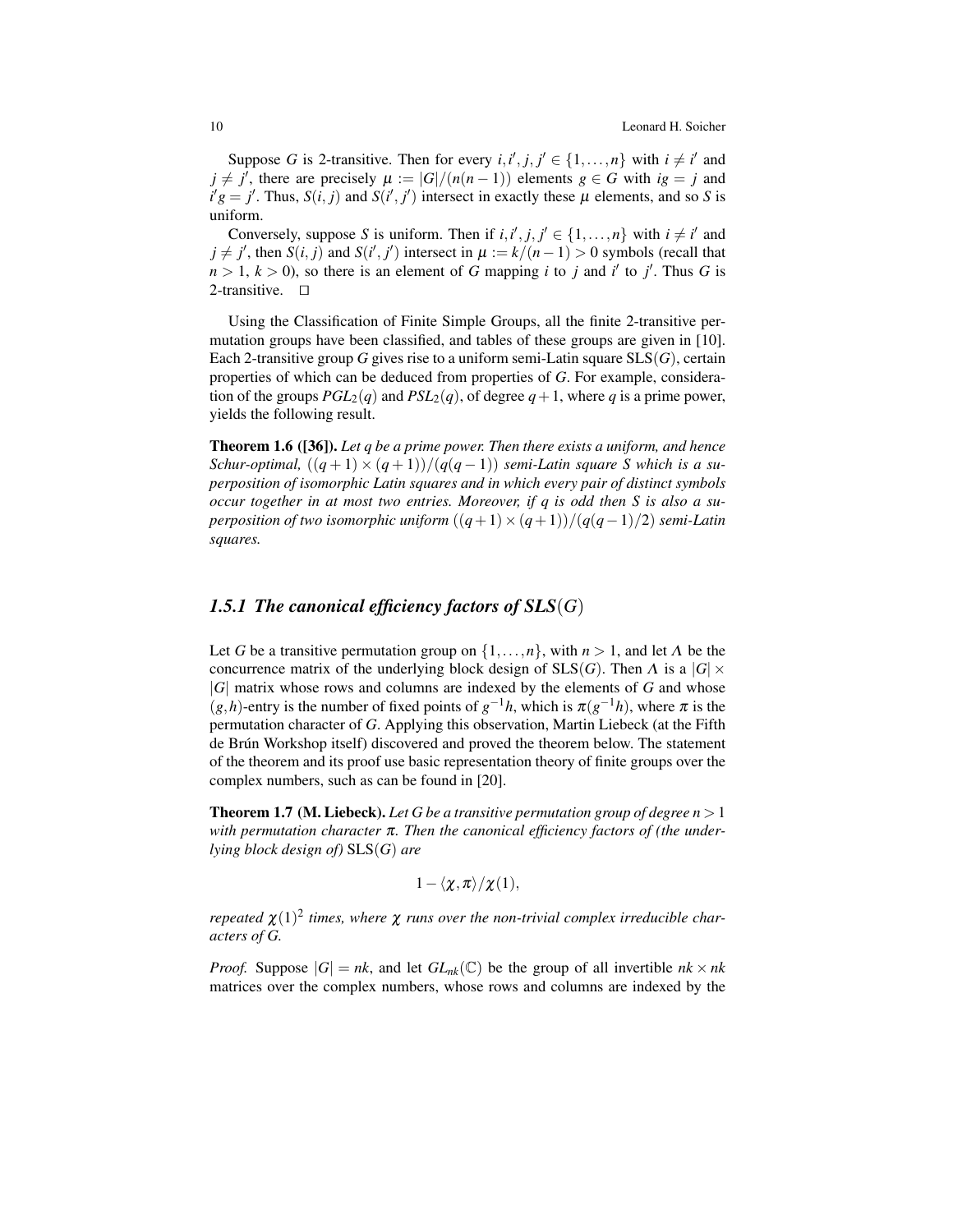1 Designs, groups and computing 11 and 11 and 11 and 11 and 11 and 11 and 11 and 11 and 11 and 11 and 11 and 11 and 11 and 11 and 11 and 11 and 11 and 11 and 11 and 11 and 11 and 12 and 12 and 12 and 12 and 12 and 12 and 1

elements of *G*, and let  $\rho$  :  $G \to GL_{nk}(\mathbb{C})$  be defined by  $\rho(x)_{g,h} = 1$  if  $gx = h$  and  $\rho(x)_{g,h} = 0$  otherwise. In other words,  $\rho$  is the right-regular matrix representation of *G*, with natural *G*-module  $V := \mathbb{C}^{nk}$ .

Now let  $C_0 = \{1\}, C_1, \ldots, C_d$  be the conjugacy classes of *G*, with respective representatives  $c_0, \ldots, c_d$ , let  $\chi_0, \ldots, \chi_d$  be the complex irreducible characters of *G*, with  $\chi_0$  the trivial character, and let

$$
A_i := \sum_{c \in C_i} \rho(c).
$$

Then the matrices  $A_i$  commute pairwise, and  $V$  decomposes into a direct sum of common eigenspaces  $V_0, \ldots, V_d$  of  $A_0, \ldots, A_d$ , with  $V_j$  being a *G*-submodule of *V* isomorphic to the direct sum of  $\chi_j(1)$  copies of the irreducible *G*-module with character  $\chi_j$ . In particular  $V_j$  has dimension  $\chi_j(1)^2$ , and  $V_j$  is an eigenspace for  $A_i$  with corresponding eigenvalue

$$
|C_i|\chi_j(c_i)/\chi_j(1).
$$

Note that  $V_0$  is spanned by the all-1 vector.

Now  $A_i$  is a (0,1)-matrix, with  $(g, h)$ -entry equal to 1 if and only if  $g^{-1}h \in C_i$ , and so

$$
\Lambda = \sum_{i=0}^d \pi(c_i) A_i.
$$

Thus, for  $j = 0, \ldots, d, \Lambda$  has eigenvalue

$$
\sum_{i=0}^d \pi(c_i) |C_i| \chi_j(c_i) / \chi_j(1) = \sum_{g \in G} \chi_j(g) \pi(g^{-1}) / \chi_j(1) = |G| \langle \chi_j, \pi \rangle / \chi_j(1),
$$

repeated  $\chi_j(1)^2$  times, where  $\langle , \rangle$  denotes the standard inner product of characters (so  $\langle \chi_j, \pi \rangle$  is the multiplicity of the irreducible character  $\chi_j$  as a constituent of the permutation character  $\pi$ ).

The scaled information matrix of the underlying block design  $\Delta$  of  $SLS(G)$  is

$$
F(\Delta) := I_{nk} - (nk)^{-1} \Lambda,
$$

and so the canonical efficiency factors of SLS(*G*) are

$$
1-\langle \chi_j,\pi\rangle/\chi_j(1),
$$

repeated  $\chi_j(1)^2$  times, for  $j = 1, ..., d$ .  $\Box$ 

Thus, the canonical efficiency factors of  $SLS(G)$ , and its A-, D- and E-efficiency measures can be determined from the degrees and multiplicities of the irreducible constituents of the permutation character of *G*. This has been done by Eamonn O'Brien (using Magma [9]) for all transitive permutation groups of degree  $\leq$  23, and by Soicher (using GAP) for the primitive permutation groups of non-primepower degree  $n \le 500$  and with order  $\le n(n-1)$ .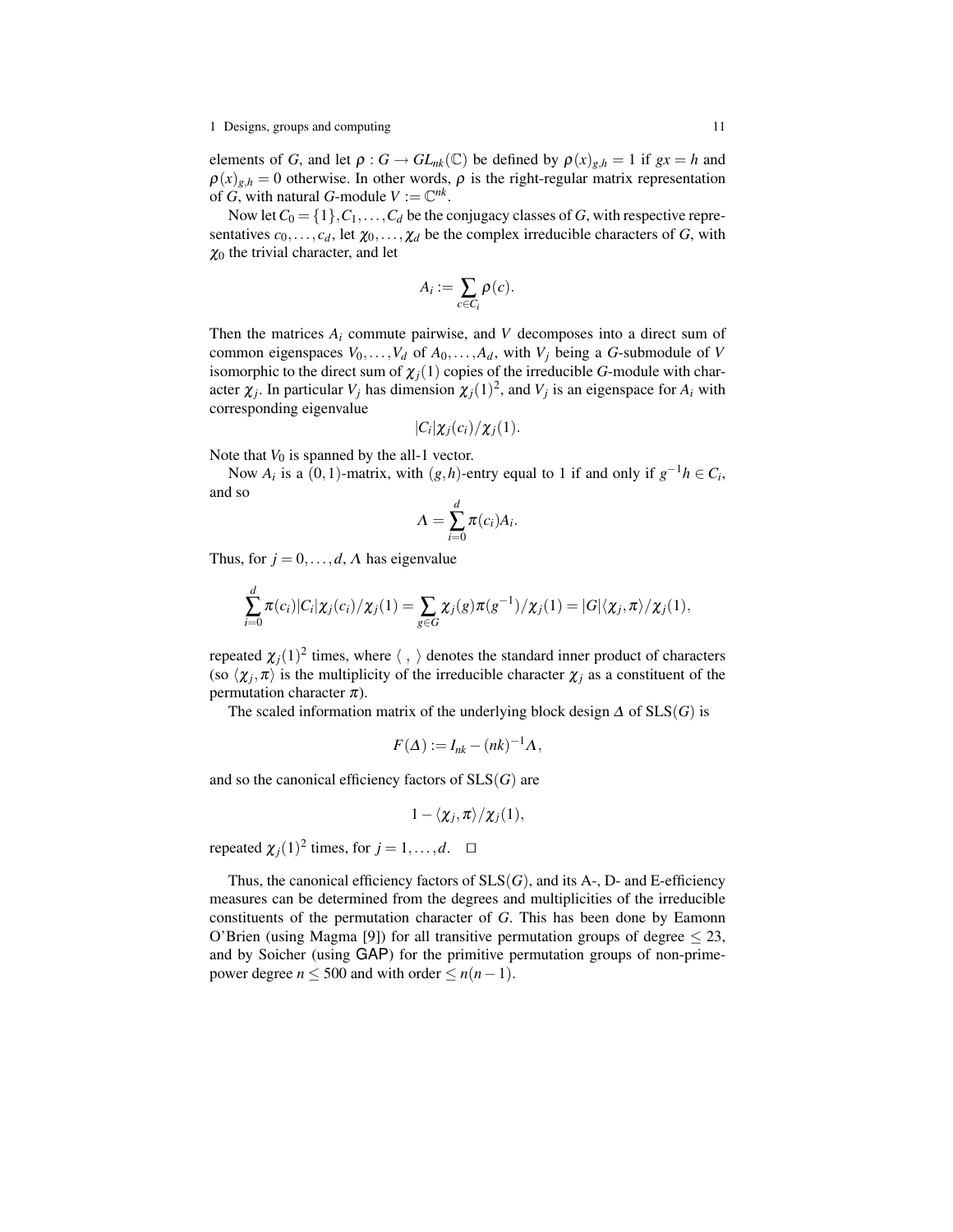As an illustrative example, let *G* be the group  $A_5$  in its primitive permutation representation of degree 10. The permutation character of *G* (in ATLAS notation [15]) decomposes as  $1a+4a+5a$ , so the canonical efficiency factors of  $SLS(G)$  are 3/4 (with multiplicity 16), 4/5 (with multiplicity 25), and 1 (with multiplicity 18). If six MOLS of order 10 exist, then their superposition *S* would have canonical efficiency factors 5/6 (with multiplicity 54) and 1 (with multiplicity 5); see [2, Corollary 5.2]. The ratios of the A-, D- and E-efficiency measures of SLS(*G*) with those of *S* are respectively approximately 0.9889, 0.9943 and 0.9, so in the (likely) absence of six MOLS of order 10, SLS(*G*) provides a highly efficient (and possibly optimal)  $(10 \times 10)/6$  semi-Latin square.

## 1.6 The **DESIGN** package

GAP [18] is an internationally developed, freely available, Open Source system for Computational Group Theory and related areas in algebra and combinatorics. The DESIGN package [34] is a refereed and officially accepted GAP package which provides functionality for constructing, classifying, partitioning and analysing block designs.

In this section we focus on the DESIGN package functions BlockDesigns, used to classify block designs, and BlockDesignEfficiency, used to determine efficiency measures of 1-designs. There are many other functions in the DE-SIGN package to construct and analyse block designs, including isomorphism testing and automorphism group computation, and functions to determine information about *t*-designs from their parameters. The best reference for all this, and for precise details on the parameters for the functions discussed here, is the DESIGN package documentation, which includes many examples. The details of the techniques used in the DESIGN package can be found in its documented Open Source code.

### *1.6.1 The* **BlockDesigns** *function*

The most important DESIGN package function is BlockDesigns, which can construct and classify block designs satisfying a wide range of user-specified properties. The properties which must be specified are:

- the number *v* of points (the point set is then  $\{1,\ldots,v\}$ , although the points may also be given names);
- the possible block sizes;
- for a given *t*, for each *t*-subset *T* of the points, the number of blocks containing *T* (this number may depend on *T*).

The properties which may optionally be additionally specified are:

the maximum multiplicity of a block, for each possible block-size;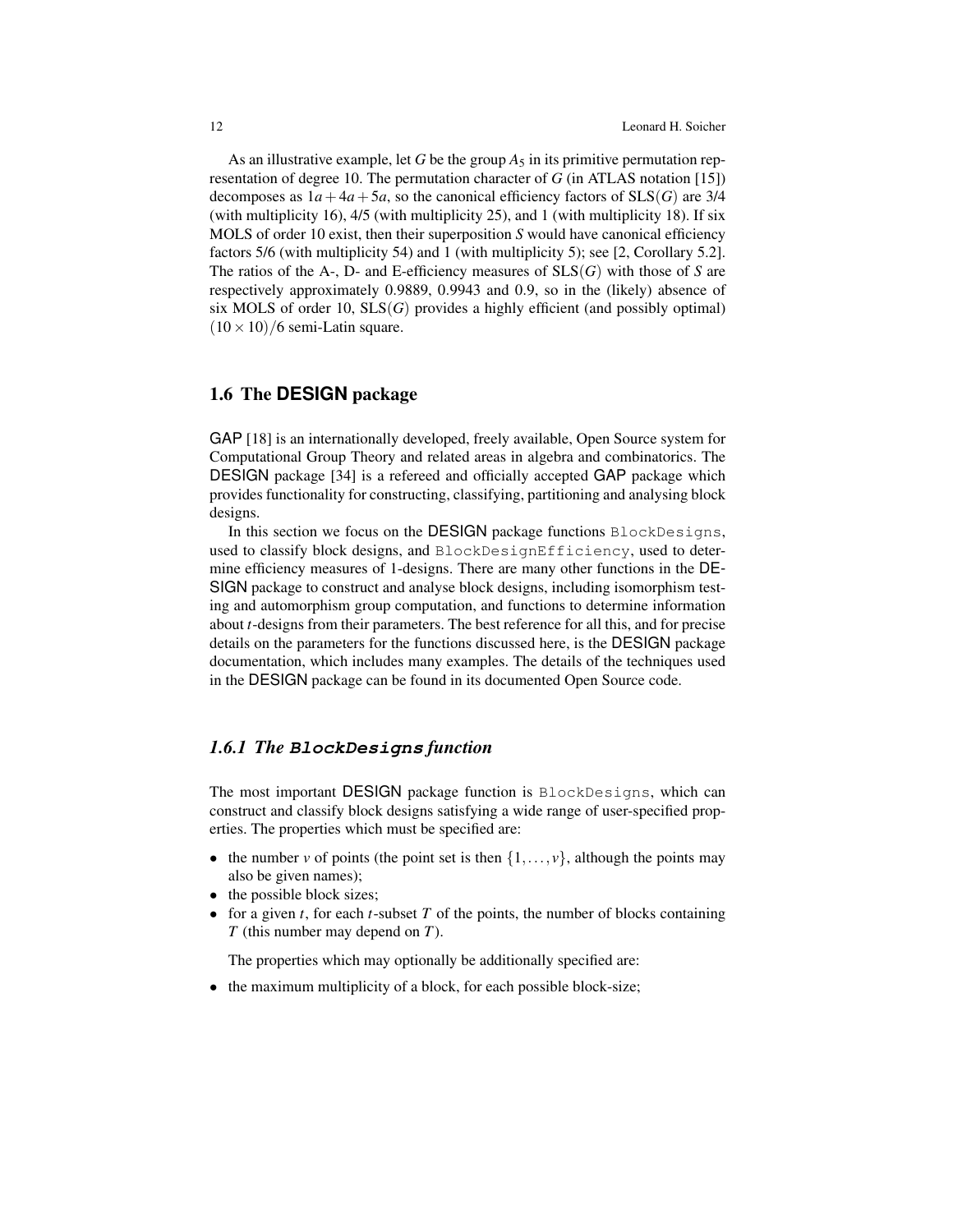- the total number *b* of blocks;
- the block-size distribution:
- a replication number *r* (that is, specifying that every point is in exactly *r* blocks);
- the possible sizes of intersections of pairs of blocks of given sizes;
- a subgroup *G* of  $S_v$ , to specify that *G*-orbits of block designs are isomorphism classes (default:  $G = S_v$ , giving the usual notion of isomorphism);
- a subgroup  $H$  of  $G$ , such that  $H$  is required to be a subgroup of the automorphism group of each returned design (default:  $H = \{1\}$ , but specifying a non-trivial *H* can be a very powerful constraint; see [16, 21, 32, 33]);
- whether the user wants a single design with the specified properties (if one exists), a list of *G*-orbit representatives of all such designs (i.e. isomorphism class representatives as determined by *G*; this is the default), or a list of distinct such designs containing at least one representative from each *G*-orbit.

The BlockDesigns function works by transforming the design classification problem into a problem of classifying cliques with a given vertex-weight sum in a certain graph whose vertices are "weighted" with non-zero vectors of non-negative integers. Each vertex of this graph represents a possible *H*-orbit of blocks, each with the same specified multiplicity, with two distinct vertices not joined by an edge only when the totality of the blocks they represent cannot be a submultiset of the blocks of a required design. Such a non-edge may be a result of user-specified properties of the required designs, or may be determined by applying block intersection polynomials [12, 33]. The graph problem is then handled by the GRAPE [35] function CompleteSubgraphsOfGivenSize, which uses a complicated backtrack search. The reader may wish to consult the reference [21], which gives detailed information on techniques used to classify block designs.

We now give some straightforward examples of the use of the BlockDesigns function. A more complicated example will follow in Section 1.7. Note that first we load the DESIGN package, which also loads the GRAPE package for graphs and groups, which is heavily used by the DESIGN package.

gap> LoadPackage("design");

```
Loading GRAPE 4.5 (GRaph Algorithms using PErmutation groups)
by Leonard H. Soicher (http://www.maths.qmul.ac.uk/˜leonard/).
Homepage: http://www.maths.qmul.ac.uk/˜leonard/grape/
--------------------------------------------------------------
--------------------------------------------------------------
Loading DESIGN 1.6 (The Design Package for GAP)
by Leonard H. Soicher (http://www.maths.qmul.ac.uk/˜leonard/).
Homepage: http://www.designtheory.org/software/gap_design/
--------------------------------------------------------------
```
--------------------------------------------------------------

#### true

#### We now classify the  $2-(7,3,1)$  designs.

```
gap> designs:=BlockDesigns(rec( v:=7, blockSizes:=[3],
> tSubsetStructure:=rec(t:=2, lambdas:=[1] ) ) );
[ rec( autGroup := Group([ (1,2)(5,7), (1,2,3)(5,7,6),
      (1,2,3)(4,7,5), (1,5,3)(2,4,7)]),
```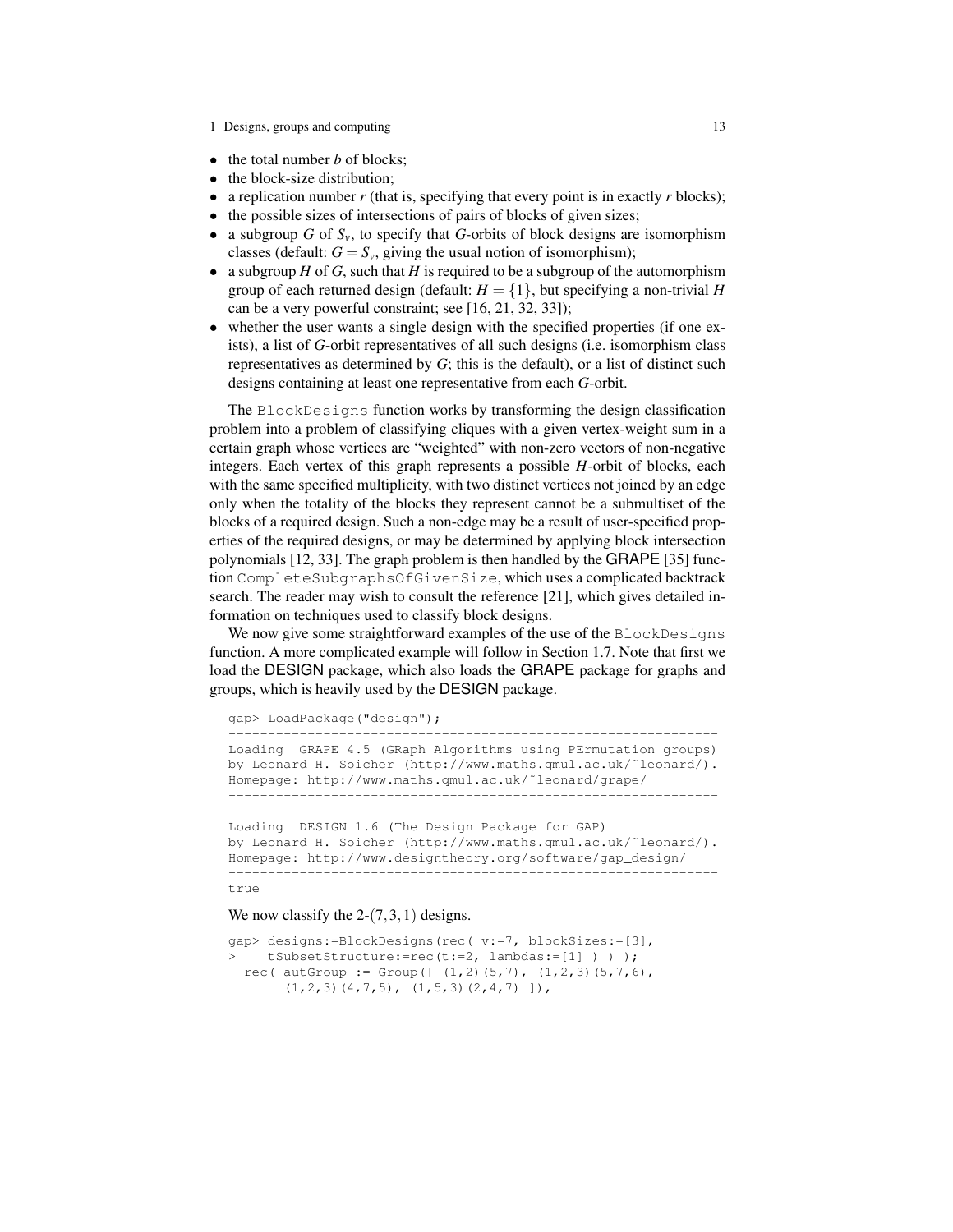```
blockNumbers := [ 7 ], blockSizes := [ 3 ],
blocks := [ [ 1, 2, 3 ], [ 1, 4, 5 ], [ 1, 6, 7 ],[ 2, 4, 7 ], [ 2, 5, 6 ], [ 3, 4, 6 ], [ 3, 5, 7 ] ],
isBinary := true, isBlockDesign := true, isSimple := true,
r := 3, tSubsetStructure := rec( lambdas := [ 1 ], t := 2 ),
v := 7) ]
```
There is, as is very well known, just one such design up to isomorphism. Note that GAP has printed the value assigned to the variable designs. This output is a list containing exactly one block design, in DESIGN package format, stored as a GAP record with properties stored as record components. This output could have been suppressed by ending the assignment statement with ";;" instead of ";".

We next classify (but do not display) the  $1-(7,3,3)$  designs having no repeated block and invariant under the group generated by  $(1,2)(3,4)$ .

```
gap> onedesigns:=BlockDesigns(rec( v:=7, blockSizes:=[3],
> blockMaxMultiplicities:=[1],
> requiredAutSubgroup:=Group((1,2)(3,4)),
> tSubsetStructure:=rec(t:=1, lambdas:=[3] ) ) );;
gap> List(onedesigns,AllTDesignLambdas);
[ [ 7, 3 ], [ 7, 3 ], [ 7, 3 ], [ 7, 3 ], [ 7, 3 ],
  [ 7, 3, 1 ] ]gap> List(onedesigns,d->Size(AutomorphismGroup(d)));
[ 48, 4, 6, 4, 8, 168 ]
```
For a more serious calculation, used in [24], we classify the blockdesigns having 11 points, such that each block has size 4 or 5, and every pair of distinct points is contained in exactly two blocks. This calculation takes about 220 seconds of CPUtime on a 3.1 GHz PC running Linux.

```
gap> designs:=BlockDesigns(rec(v:=11, blockSizes:=[4,5],
> tSubsetStructure:=rec(t:=2, lambdas:=[2] ) ) );;
gap> List(designs,BlockSizes);
[ [ 5 ], [ 4, 5 ], [ 4, 5 ], [ 4, 5 ], [ 4, 5 ] ]
gap> List(designs,BlockNumbers);
[ [ 11 ], [ 10, 5 ], [ 10, 5 ], [ 10, 5 ], [ 10, 5 ] ]
gap> List(designs,d->Size(AutomorphismGroup(d)));
[ 660, 6, 8, 12, 120 ]
```
More generally, BlockDesigns can construct subdesigns of a given block design, such that the subdesigns each have the same user-specified properties. Here, a *subdesign* of ∆ means a block design with the same point set as ∆ and whose block multiset is a submultiset of the blocks of ∆. In this case, the default *G* determining isomorphism is Aut(∆). For example, given a block design ∆ having *v* points and each of whose blocks has size *k*, we classify the "parallel classes" of ∆ by classifying the subdesigns of  $\Delta$  that are 1-( $v, k, 1$ ) designs (up to the action of Aut $(\Delta)$ ).

A DESIGN package function closely related to BlockDesigns is the function PartitionsIntoBlockDesigns, which classifies the partitions of (the block multiset of) a given block design  $\Delta$ , such that the subdesigns of  $\Delta$  whose block multisets are the parts of this partition each have the same user-specified properties. For example, given a block design ∆ having *v* points and each of whose blocks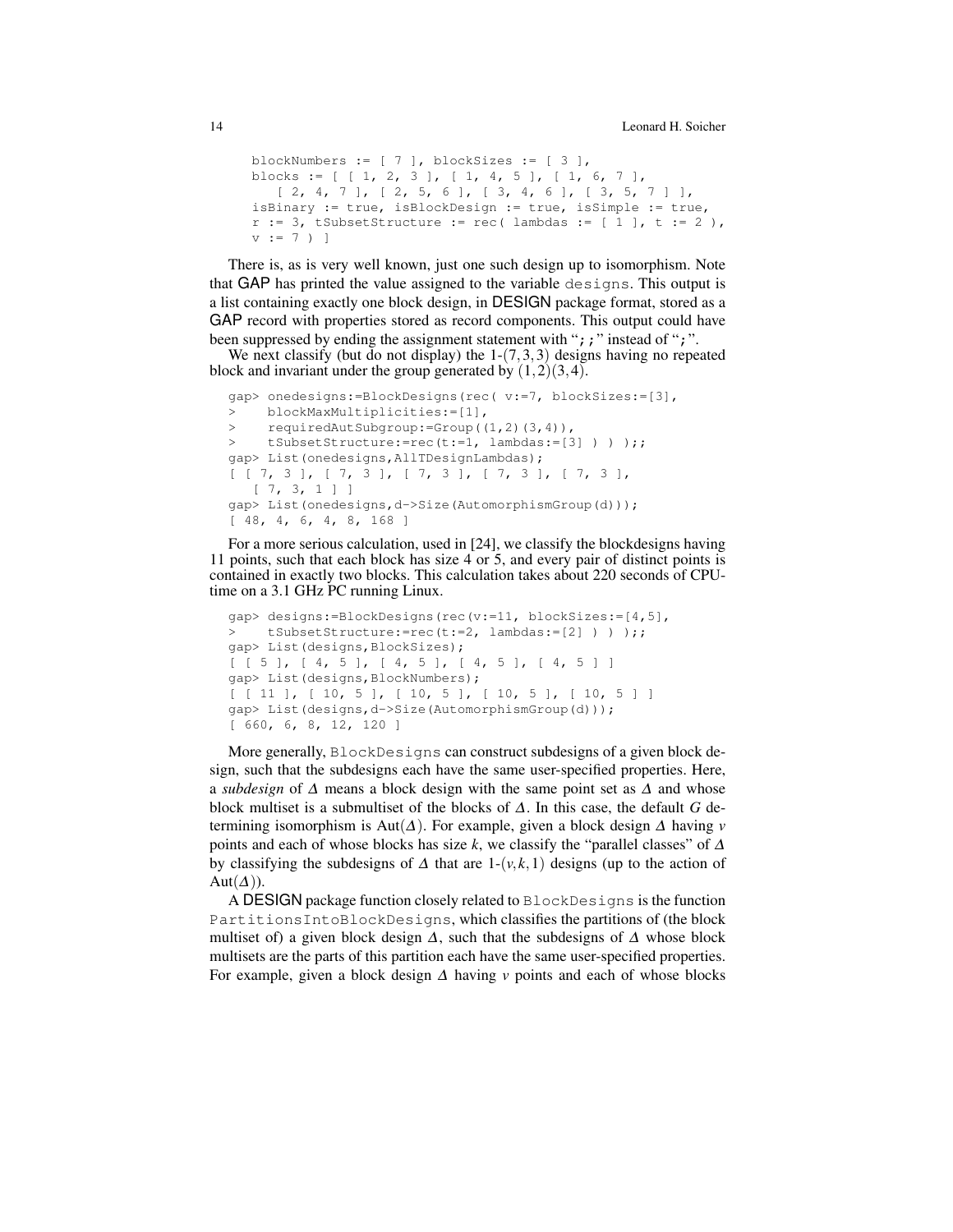has size *k*, we classify the "resolutions" of  $\Delta$  by classifying the partitions of  $\Delta$  into  $1-(v, k, 1)$  subdesigns (up to the action of Aut $(\Delta)$ ).

### *1.6.2 The* **BlockDesignEfficiency** *function*

To test conjectures and rank designs we have classified, we need to be able to compare efficiency measures exactly. We can do this using algebraic computation in GAP, as described in [37], and this functionality is included in the most recent release [34] of the DESIGN package.

If delta is a  $1-(v, k, r)$  design (in DESIGN package format) with  $v > 1$ , and eps is a positive rational number, then, in DESIGN 1.6, the function call

```
BlockDesignEfficiency(delta,eps)
```
returns a GAP record  $\epsilon$  f  $f$  (say) having the following components. The component eff.A contains the rational number which is the A-efficiency measure of delta, eff.Dpowered contains the rational number which is the D-efficiency measure of delta raised to the power  $v - 1$ , and eff.Einterval is a list  $[a,b]$  of nonnegative rational numbers such that if  $E$  is the E-efficiency measure of delta then  $a \le E \le b$ ,  $b - a \le e$  ps, and if *E* is rational then  $a = E = b$ . In addition, the component eff.CEFpolynomial contains the monic polynomial over the rationals whose zeros (counting multiplicities) are the canonical efficiency factors of the design delta.

For example, we calculate the block design efficiency record for one of the 1-(7,3,3) designs classified above.

```
qap> eps:=10^{\degree}(-8);
gap> delta:=onedesigns[1];
rec( allTDesignLambdas := [ 7, 3 ],
   autGroup := Group([ (1,2), (6,7), (4,5)(6,7),
      (3,4,5)(6,7), (1,6,2,7)(4,5)]),
   blockNumbers := [ 7 ], blockSizes := [ 3 ],
   blocks := [ [ 1, 2, 3 ], [ 1, 2, 4 ], [ 1, 2, 5 ],[ 3, 4, 5 ], [ 3, 6, 7 ], [ 4, 6, 7 ], [ 5, 6, 7 ] ],
   isBinary := true, isBlockDesign := true,
   isSimple := true, r := 3,
  tSubsetStructure := rec( lambdas := [3], t := 1),
   v := 7gap> eff:=BlockDesignEfficiency(delta,eps);;
gap> eff.A;
21/31
gap> eff.Dpowered;
343/2187
gap> eff.Einterval;
[ 1/3, 1/3 ]
gap> Factors(eff.CEFpolynomial);
[x_1-1, x_1-1, x_1-7/9, x_1-7/9, x_1-7/9, x_1-1/3]
```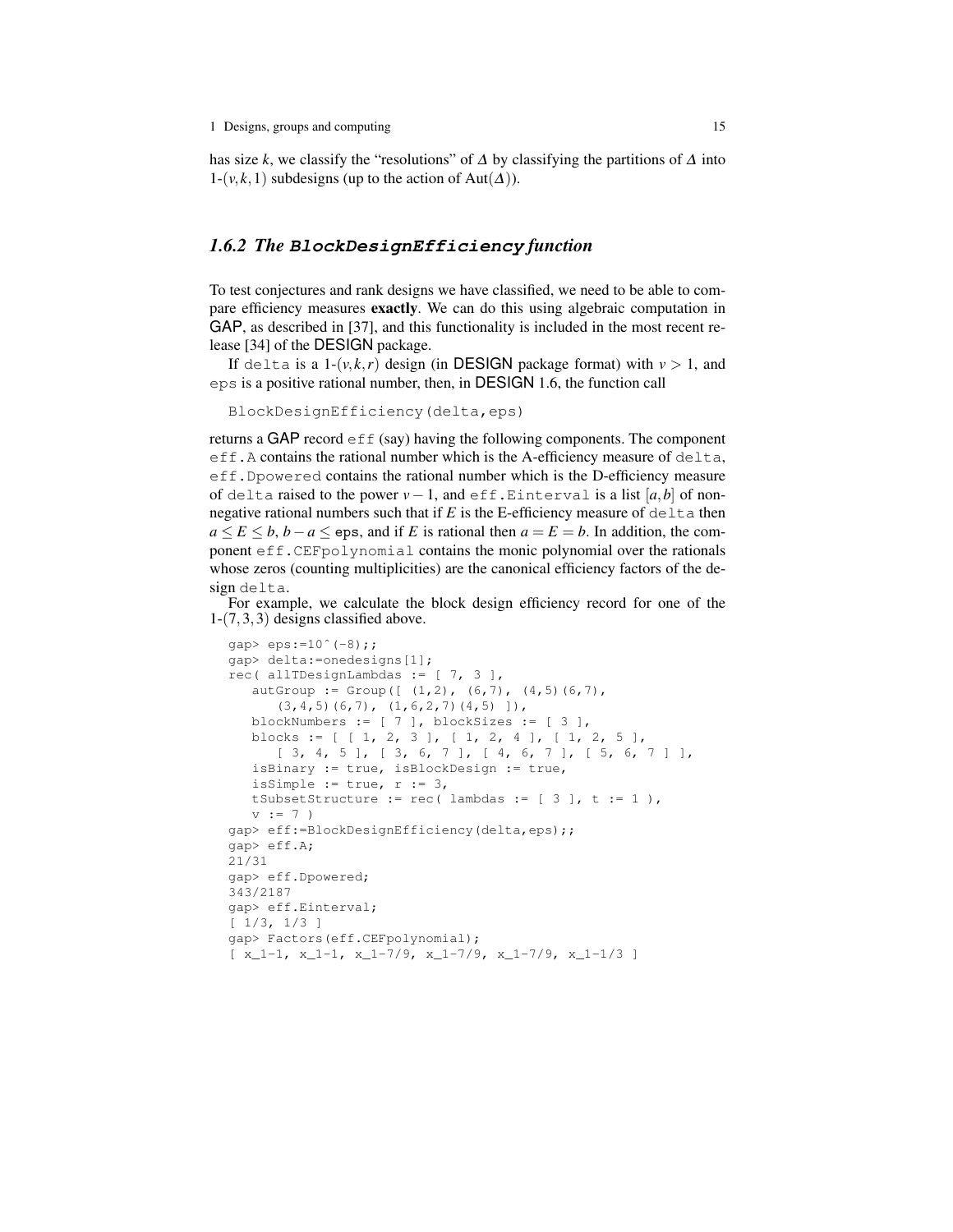### 1.7 Classifying semi-Latin squares

We now describe how to classify semi-Latin squares via their duals. Our approach, which is somewhat similar to that of Bailey and Chigbu [7], is implemented in the DESIGN package function SemiLatinSquareDuals, but can be applied with more flexibility using the function BlockDesigns.

The group  $W_n$  below will be used to define isomorphism of semi-Latin squares, via their duals. We define

$$
W_n := \langle S_n \times S_n, \tau \mid \tau^2 = 1, \tau(a, b)\tau = (b, a) \text{ for all } a, b \in S_n \rangle.
$$

Thus  $W_n$  is isomorphic to the wreath product  $S_n \wr C_2$ . If  $g \in W_n$  then  $g = (a, b)$  or  $g = (a,b)\tau$ , for some  $a,b \in S_n$ , and  $W_n$  acts on  $V := \{1,\ldots,n\}^2$  as follows. For  $(i, j) \in V$  and  $a, b \in S_n$ :

$$
(i, j)^{(a,b)} := (i^a, j^b);
$$
  
 $(i, j)^{(a,b)\tau} := (j^b, i^a).$ 

Now let *S* be an  $(n \times n)/k$  semi-Latin square, let  $S^* = (V, \mathcal{B})$  be the dual of *S*, and let  $g \in W_n$ . Define  $(S^*)^g := (V, \mathcal{B}^g) = (V, [B^g : B \in \mathcal{B}])$ . Then  $(S^*)^g$  is the dual of a semi-Latin square *T* isomorphic to *S*. Indeed, if  $g = (a, b)$  then *T* can be obtained from *S* by permuting its rows by *a* and its columns by *b*, and if  $g =$  $(a,b)$ <sup> $\tau$ </sup> then *T* is obtained from *S* by permuting its rows by *a*, its columns by *b*, and then transposing. Conversely, suppose *S* and *T* are isomorphic  $(n \times n)/k$  semi-Latin squares, with respective duals  $S^*$  and  $T^*$ . Then  $T$  can be obtained from  $S$  by applying some row permutation *a*, some column permutation *b*, followed possibly by transposing and/or renaming symbols. Then  $(S^*)^{(a,b)} = T^*$  if transposing does not take place, and otherwise  $(S^*)^{(a,b)\tau} = T^*$ . We thus have an action of  $W_n$  on the set of duals of  $(n \times n)/k$  semi-Latin squares, and the duals of two  $(n \times n)/k$  semi-Latin squares *X* and *Y* are in the same  $W_n$ -orbit if and only if *X* and *Y* are isomorphic (as semi-Latin squares); see also [37].

The following GAP function, to be used later, returns a homomorphism from the imprimitive wreath product  $S_n \nvert C_2$  with block system  $\{\{1,\ldots,n\},\{n+1,\ldots,2n\}\}\$ onto the group  $W_n$  as a permutation group in its action on  $V := \{1, \ldots, n\}^2$  as described above. However, the domain of a permutation group in GAP must be a set of positive integers, so the image of the homomorphism is made to be a permutation group on the set  $\{1, \ldots, n^2\}$ , with *i* representing the *i*-th element of *V* in lexicographic order.

```
gap> L2ActionHomomorphism := function(n)
> local action, tau, W;
> if not IsPosInt(n) then
> Error("usage: L2ActionHomomorphism( <PosInt> )");
> fi;
> action := function(x,q)
> # the function which determines the image of
     # x (in \{1, ..., n^2\}) under g.
```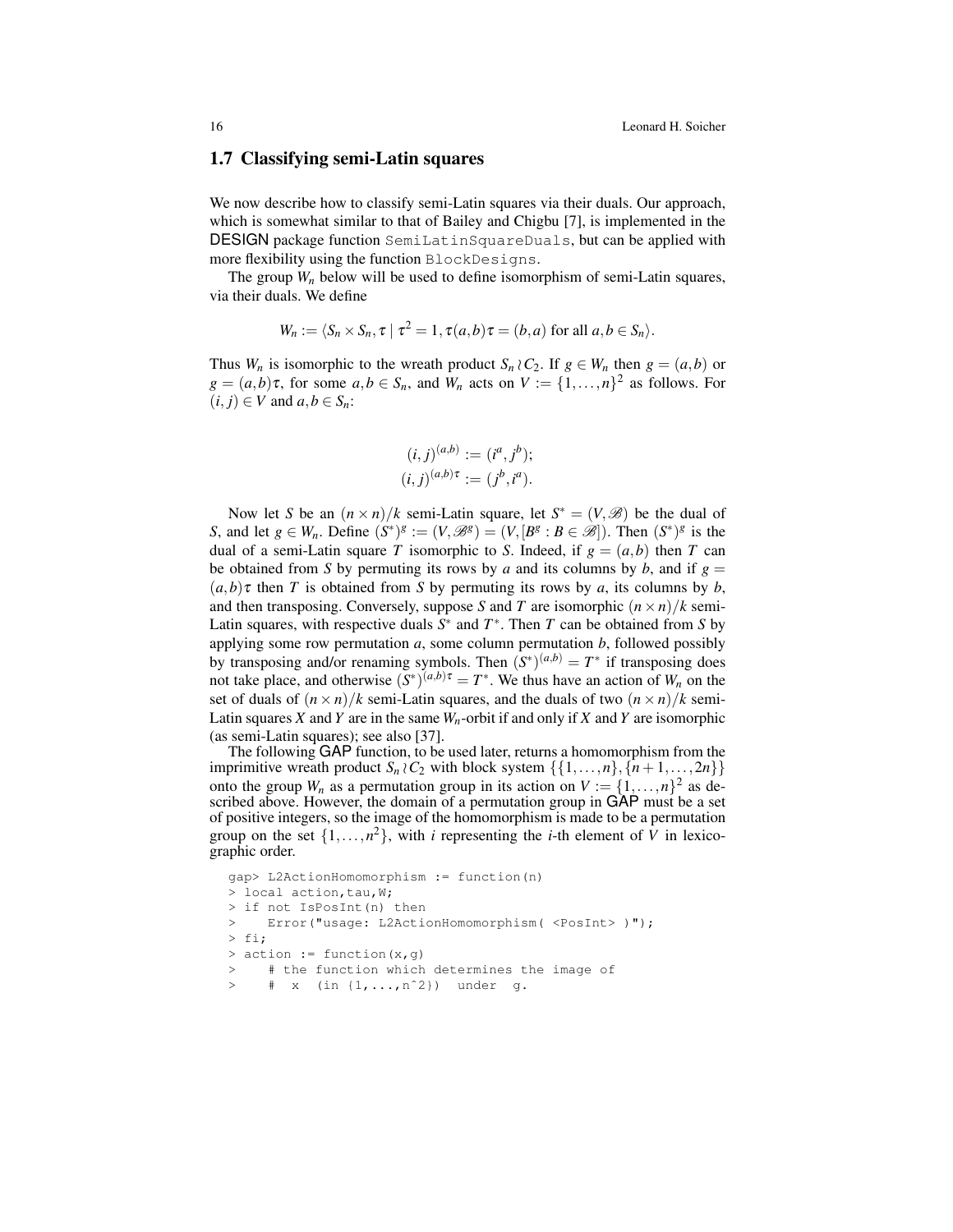```
> local i, j, ii, jj;
> i:=QuoInt(x-1,n)+1;\frac{1}{7}: =x-(i-1) *n+n;
> ii:=iˆg;
> jj:=jˆg;
> if ii<=n then
> return n*(i i-1)+(j j-n);> else
> return n*(jj-1)+(ii-n);<br>> fi:
    > fi;
> end;
> \text{tau}:=\text{Product}(\text{List}([1..n], i->(i, i+n)));
> W:=Group(Concatenation(
> GeneratorsOfGroup(SymmetricGroup([1..n])),[tau]));
> # so W = Sn wr C2 in its imprimitive action on [1..2*n].
> return ActionHomomorphism(
> W, # group
> [1..n^2], # domain of action
> action); # action of group on domain
> end;;
```
We now define a  $W_n$ -invariant block design  $U_{n,m} = (V, \mathcal{B}_{n,m})$ , which contains the dual of every  $(n \times n)/k$  semi-Latin square as a subdesign, as long as this dual has no block of multiplicity greater than *m*. As before,  $V := \{1, ..., n\}^2$ . The block multiset  $\mathscr{B}_{n,m}$  consists of all the subsets of *V* of the form

$$
\{(1,1^g),\ldots,(n,n^g)\},\
$$

such that  $g \in S_n$ , and with each such block having multiplicity *m*. (Note that  $U_{n,m}$ is the dual of a certain  $(n \times n)/(m(n-1)!)$  semi-Latin square.) The GAP function defined below returns this "universal semi-Latin square dual" *Un*,*<sup>m</sup>* in DESIGN package format.

```
gap> UniversalSemiLatinSquareDual := function(n,m)
> local g,i,block,blocks,U;
> if n<=1 or m<=0 then
> Error("<n> must be > 1 and <m> must be > 0");
> fi;
> blocks:=[];
> for g in SymmetricGroup([1..n]) do
> block:=[];
> for i in [1..n] do
> Add(bllock, (i-1)*n+i^q);> od;
> for i in [1..m] do
> Add(blocks, block);
> od;
> od;
> U:=BlockDesign(nˆ2,blocks);
> U.pointNames:=Immutable(Cartesian([1..n],[1..n]));
> return U;
> end;;
```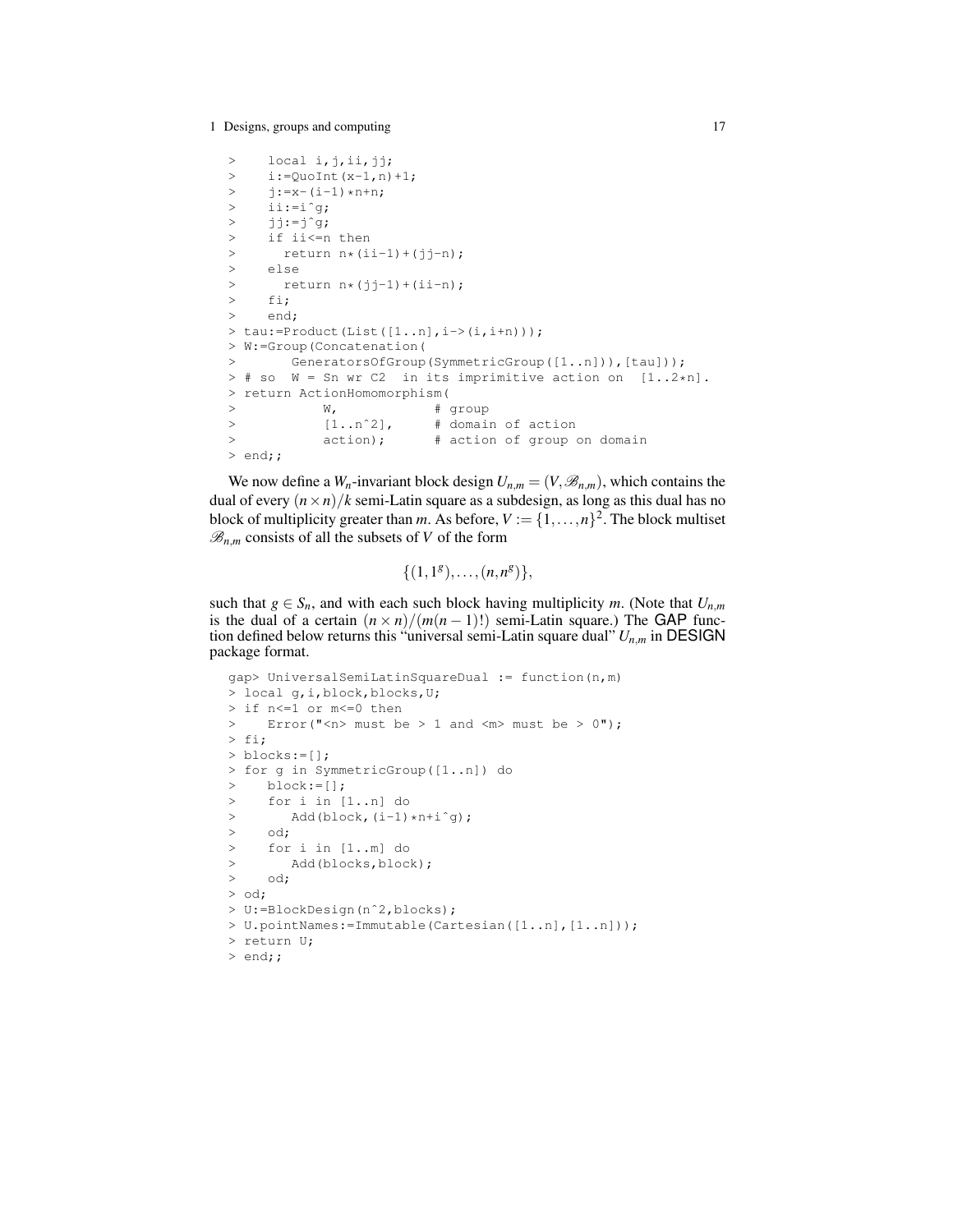Observe that a block design  $\Delta = (V, \mathcal{B})$  is the dual of an  $(n \times n)/k$  semi-Latin square if and only if  $\Delta$  is a 1- $(n^2, n, k)$  design as well as a subdesign of  $U_{n,k}$  (i.e.  $\Delta$ and  $U_{n,k}$  have the same point set and  $\mathscr{B}$  is a submultiset of  $\mathscr{B}_{n,k}$ ). We thus obtain the following:

**Theorem 1.8 ([37]).** *The isomorphism classes of the*  $(n \times n)/k$  *semi-Latin squares are in one-to-one correspondence with the Wn-orbits of* 1*-*(*n* 2 ,*n*, *k*) *subdesigns of Un*,*<sup>k</sup> . Representatives of these orbits give the duals of isomorphism class representatives of the*  $(n \times n)/k$  *semi-Latin squares.* 

This theorem can be adapted to be able to apply the function BlockDesigns in the DESIGN package to construct and classify semi-Latin squares whose duals satisfy certain  $W_n$ -invariant properties, and/or whose duals are invariant under a userspecified subgroup of *Wn*. In particular:

**Theorem 1.9 ([37]).** *The isomorphism classes of the SOMA* $(k, n)$ *s are in one-toone correspondence with the Wn-orbits of the* 1*-*(*n* 2 ,*n*, *k*) *subdesigns of Un*,<sup>1</sup> *having the property that each pair of distinct blocks meet in at most one point. Representatives of these orbits give the duals of isomorphism class representatives of the SOMA*(*k*,*n*)*s.*

As an application, we find that, up to isomorphism, there are just 2799 SOMA(2,6)s, and just 4 SOMA $(3,6)$ s (see [31]).

**Theorem 1.10 ([37]).** *Suppose*  $n-1$  *divides*  $k$  *and let*  $μ := k/(n-1)$ *. The isomorphism classes of the uniform*  $(n \times n)/k$  *semi-Latin squares are in one-to-one correspondence with the Wn-orbits of the subdesigns of Un*,<sup>µ</sup> *with the property that any two points having no co-ordinate in common occur together in exactly* µ *blocks. Representatives of these orbits give the duals of isomorphism class representatives of the uniform*  $(n \times n)/k$  *semi-Latin squares.* 

As an application, we find that, up to isomorphism, there are just 10 uniform  $(5 \times 5)/8$  semi-Latin squares, and just 277 uniform  $(5 \times 5)/12$  semi-Latin squares.

A further, more complicated application is given below. We use the function BlockDesigns to classify, up to isomorphism, the uniform  $(6\times6)/10$  semi-Latin squares with the property that any two symbols occur together in at most two entries (equivalently, any two blocks in the dual of such a square meet in at most two points). It turns out that there are exactly 98 such semi-Latin squares, and we compute a list *L* of their duals. We then determine the sizes of the automorphism groups of the elements of *L*. (The automorphism group of the dual  $S^*$  of an  $(n \times n)/\overline{k}$  semi-Latin square *S* is defined to be the subgroup of  $W<sub>n</sub>$  that preserves the block multiset of  $S^*$ . This is the intersection of  $W_n$  with the standard automorphism group of  $S^*$ regarded as a block design with no structure on the point set.) The total time taken for this calculation is about seven minutes on a 3.1 GHz PC running Linux.

```
gap> n:=6;;
gap> hom:=L2ActionHomomorphism(n);;
gap> W:=Image(hom);;
qap> mu:=2;;
gap> U:=UniversalSemiLatinSquareDual(n,mu);;
```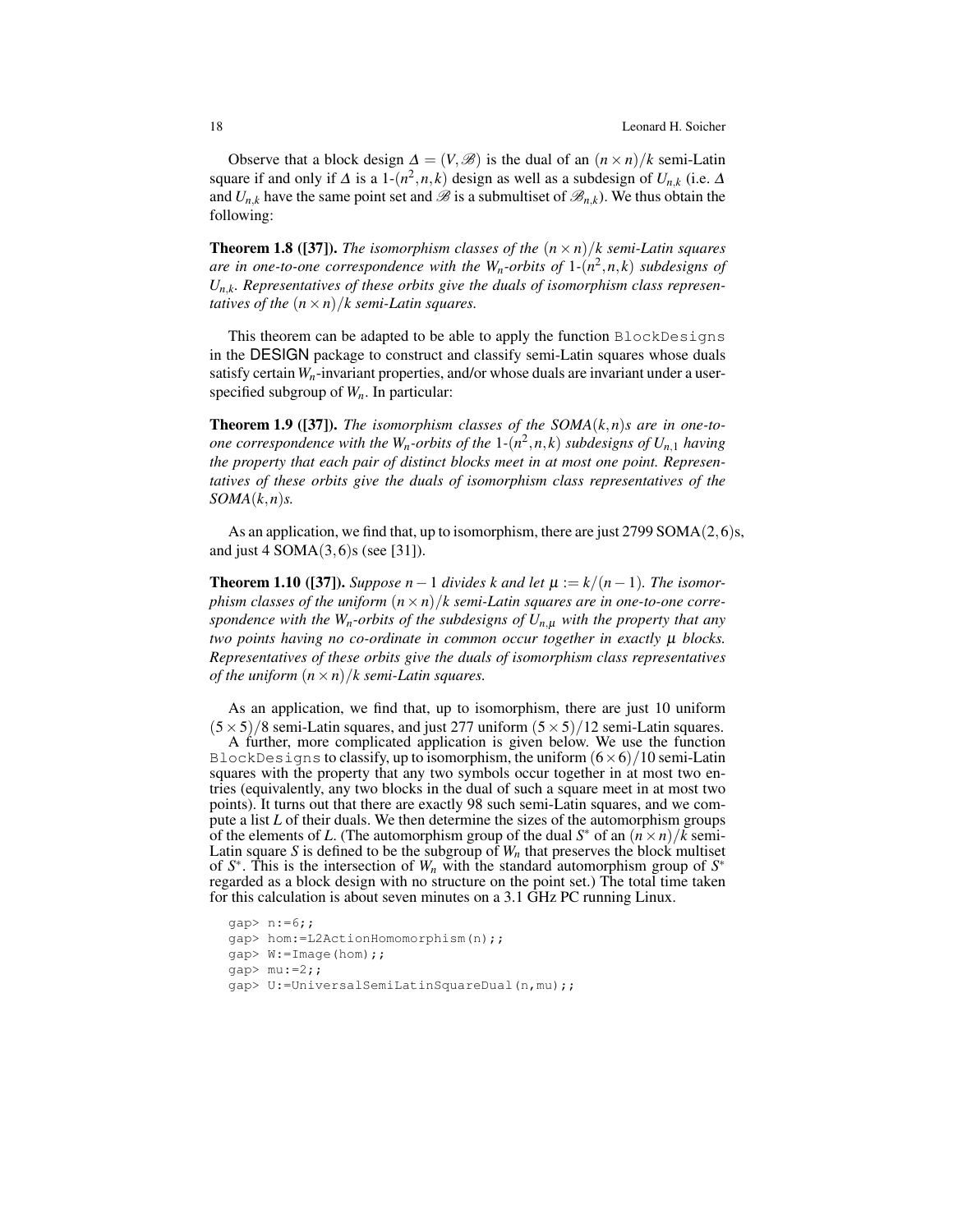```
gap> rel1:=Set(Orbit(W,[1,2],OnSets));;
gap> rel2:=Difference(Combinations([1..nˆ2],2),rel1);;
gap> L:=BlockDesigns(rec(v:=nˆ2,
> blockDesign:=U, # we are looking at subdesigns of U
> blockSizes:=[n],
> tSubsetStructure:=rec(t:=2, partition:=[rel1,rel2],
> lambdas:=[0,mu]),
> blockIntersectionNumbers:=[[[0,1,2]]],
> isoGroup:=W) );;
gap> A:=List(L,x->Intersection(W,AutomorphismGroup(x)));;
gap> autsizes:=List(A,Size);;
gap> Collected(autsizes);
[ [ 4, 24 ], [ 8, 33 ], [ 12, 4 ], [ 16, 14 ], [ 24, 11 ],
   [ 32, 2 ], [ 48, 2 ], [ 80, 1 ], [ 96, 2 ], [ 144, 1 ],
   [ 192, 2 ], [ 576, 1 ], [ 14400, 1 ] ]
```
A further calculation, taking just one second, shows that no design in *L* is resolvable; equivalently, no semi-Latin square whose dual is in *L* is the superposition of Latin squares.

```
gap> R:=List(L,design->PartitionsIntoBlockDesigns(rec(v:=nˆ2,
> blockDesign:=design,
> blockSizes:=[n],
> tSubsetStructure:=rec(t:=1, lambdas:=[1]),
> isoLevel:=0) ) );;
gap> Collected(List(R,Length));
[ [ 0, 98 ] ]
```
## 1.8 Efficient semi-Latin squares as subsquares of uniform semi-Latin squares

For *n* a prime power, Bailey [2] gives a construction which produces efficient (although not necessarily optimal [37])  $(n \times n)/k$  semi-Latin squares for all  $k > 1$ . Efficient (but not known to be optimal)  $(6 \times 6)/k$  semi-Latin squares are known for  $k = 2, 3, 4, 5, 6$ ; see [5, 8, 31, 37]. Any uniform  $(6 \times 6)/10$  semi-Latin square, such as  $SLS(PSL<sub>2</sub>(5))$ , is Schur-optimal, and so is A-, D- and E-optimal. This leaves open the problem of finding efficient  $(6 \times 6)/k$  semi-Latin squares, for  $k = 7,8,9$ . To do this, we look at "subsquares" of a uniform  $(6 \times 6)/10$  semi-Latin square.

We say that an  $n \times n$  semi-Latin square *S* is a *subsquare* of an  $n \times n$  semi-Latin square *T* if  $S = T$  or *T* is the superposition of *S* and another  $n \times n$  semi-Latin square. Another way of looking at subsquares is via duals. We have *S* a subsquare of *T* if and only if the symbol set of *S* is subset of the symbol set of *T* and the dual *S* <sup>∗</sup> of *S* is a 1- $(n^2, n, r)$  subdesign of  $T^*$ , for some  $r > 0$ . In [37], subsquares of uniform semi-Latin squares are investigated, and the following result is proved.

**Theorem 1.11** ([37]). Let  $n \geq 3$  and let S be an  $(n \times n)/k$  subsquare of a uniform  $(n \times n)/t$  semi-Latin square T, such that  $t - k < n - 1$ . Then

$$
E_S = 1 - t/(k(n-1)) = 1 - \mu(T)/k.
$$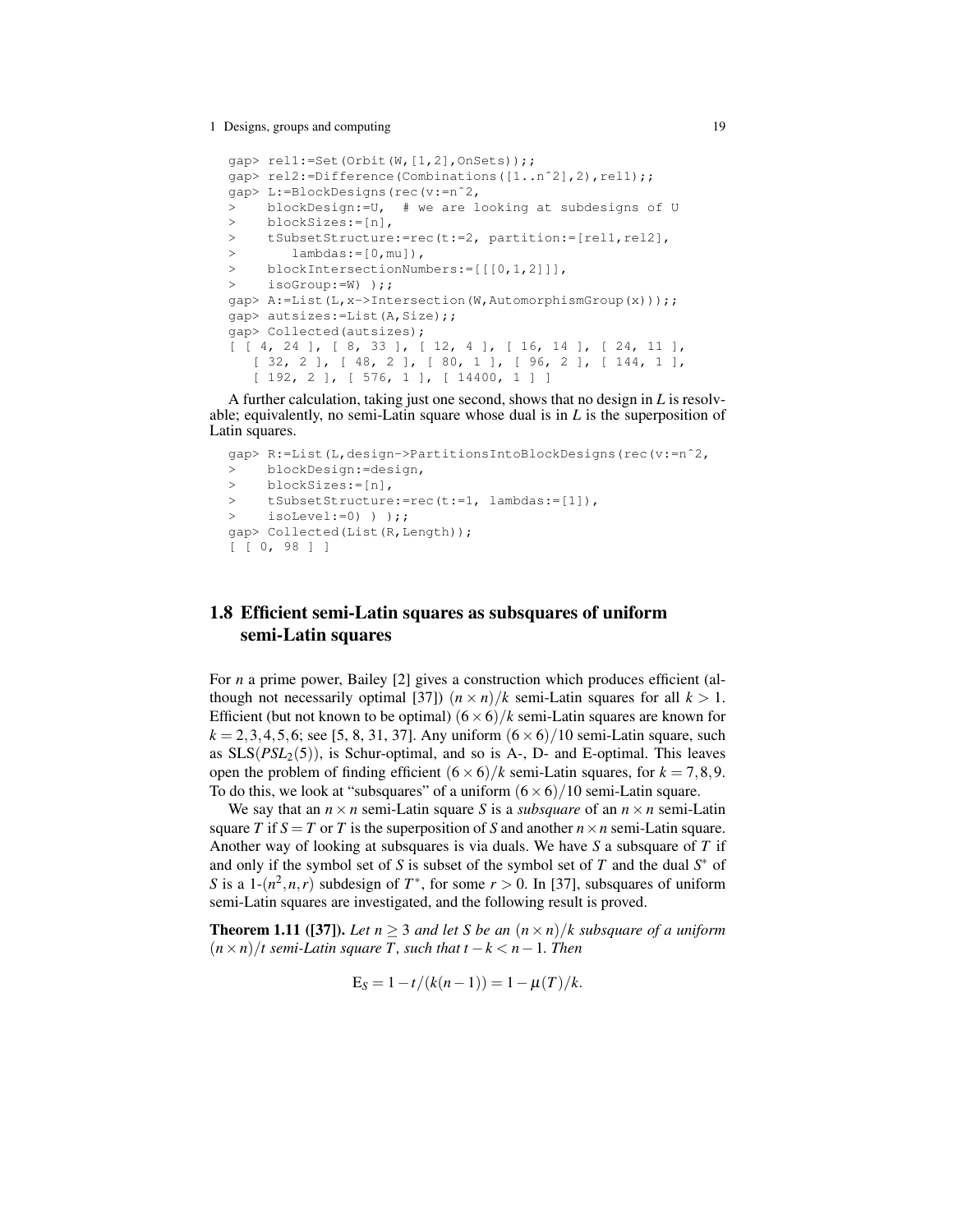Now let  $k \in \{7, 8, 9\}$ . By Theorem 1.11, each  $(6 \times 6)/k$  subsquare of a uniform  $(6 \times 6)/10$  semi-Latin square has E-efficiency measure  $1 - 2/k$ . We obtain an efficient  $(6 \times 6)/k$  semi-Latin square  $Y_k$  by taking the most A-efficient subsquare of that size of a certain uniform  $(6 \times 6)/10$  semi-Latin square  $Y_{10}$ . The square  $Y_{10}$  was chosen as follows. The list *L* above of the duals of the 98 uniform  $(6 \times 6)/10$  semi-Latin squares with the property that any two distinct symbols occur together in at most two blocks includes the dual of SLS(*PSL*2(5)), whose automorphism group has size 14400. However,  $SLS(PSL<sub>2</sub>(5))$  has no  $(6 \times 6)/9$  subsquare (equivalently it has no Latin square of order 6 as a subsquare). The next largest automorphism group size amongst the 98 dual squares in *L* is 576, and the one square whose dual in  $L$  has an automorphism group of size 576 is chosen as  $Y_{10}$ , which does indeed have  $(6 \times 6)/k$  subsquares, for  $k = 7,8,9$ . We have chosen a square whose dual has a large automorphism group to facilitate the classification of subsquares.

```
gap & f := First([1..Length(L)], i > Size(A[i]) = 576);gap> Y10star:=L[f];;
gap> autY10star:=A[f];;
gap> StructureDescription(autY10star);
"((A4 \times A4) :: C2) :: C2"
```
We give the square  $Y_{10}$  columnwise below:

| 1               |       |  |  |                               | 2 3 4 5 6 7 8 9 10            |
|-----------------|-------|--|--|-------------------------------|-------------------------------|
| 11              |       |  |  | 12 21 22 31 32 41 42 51 52    |                               |
| 13              |       |  |  | 19 23 25 35 37 47 49 53 59    |                               |
| 14              |       |  |  |                               | 16 27 29 33 40 44 46 57 60    |
|                 |       |  |  | 15 18 28 30 34 39 43 45 55 58 |                               |
|                 |       |  |  |                               | 17 20 24 26 36 38 48 50 54 56 |
|                 |       |  |  |                               |                               |
| $\overline{11}$ |       |  |  | 12 13 14 15 16 17 18 19 20    |                               |
| 1               |       |  |  | 2 23 24 33 34 43 44 53 54     |                               |
| 3               |       |  |  | 9 21 27 38 39 45 48 51 57     |                               |
|                 |       |  |  | 5 8 22 30 32 36 47 50 55 59   |                               |
| 6.              |       |  |  | 7 26 29 31 35 42 49 56 60     |                               |
|                 |       |  |  | 4 10 25 28 37 40 41 46 52 58  |                               |
|                 |       |  |  |                               |                               |
|                 |       |  |  |                               | 21 22 23 24 25 26 27 28 29 30 |
| 3               |       |  |  | 4 13 14 35 36 45 46 55 56     |                               |
| 1               | 5 1 1 |  |  | 17 31 40 43 50 58 60          |                               |
| 2               |       |  |  |                               | 7 15 19 37 39 42 48 52 54     |
| 8               |       |  |  |                               | 10 16 20 33 38 41 47 51 53    |
| 6               |       |  |  | 9 12 18 32 34 44 49 57 59     |                               |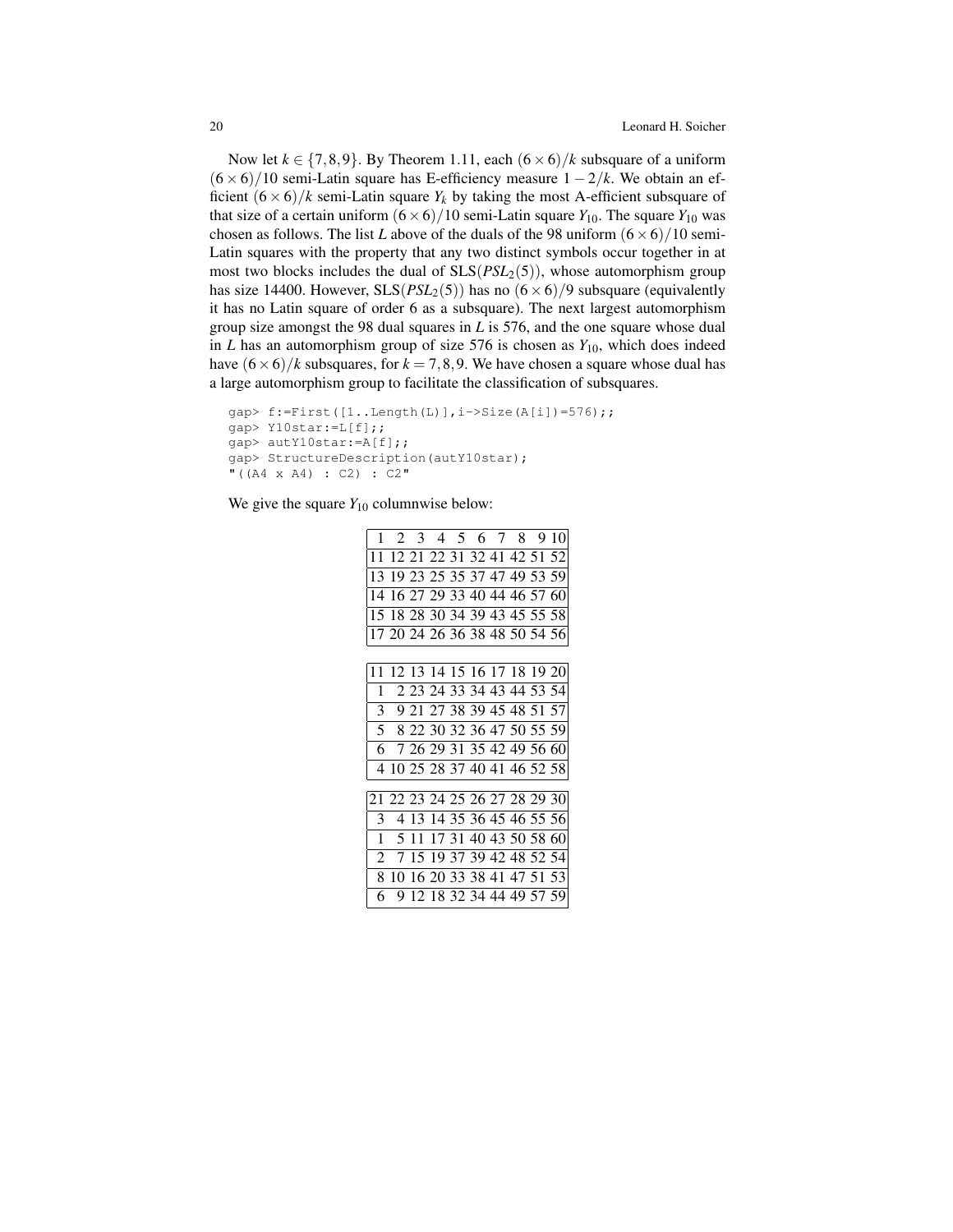|                |   |  |  |                             | 31 32 33 34 35 36 37 38 39 40 |
|----------------|---|--|--|-----------------------------|-------------------------------|
| 5              |   |  |  | 6 15 16 25 26 47 48 57 58   |                               |
| 4              | 7 |  |  | 18 20 22 29 41 44 54 55     |                               |
| 1              |   |  |  | 10 12 17 23 28 45 49 51 56  |                               |
| 2              |   |  |  | 9 11 13 24 27 46 50 52 59   |                               |
| 3              |   |  |  |                             | 8 14 19 21 30 42 43 53 60     |
|                |   |  |  |                             |                               |
|                |   |  |  |                             | 41 42 43 44 45 46 47 48 49 50 |
| 7              |   |  |  | 8 17 18 27 28 37 38 59 60   |                               |
| 6              |   |  |  | 10 14 15 24 30 32 33 52 56  |                               |
| 4              | 9 |  |  | 11 20 21 26 34 35 53 58     |                               |
| 1              |   |  |  |                             | 3 12 19 22 25 36 40 54 57     |
|                |   |  |  | 2 5 13 16 23 29 31 39 51 55 |                               |
|                |   |  |  |                             |                               |
|                |   |  |  |                             | 51 52 53 54 55 56 57 58 59 60 |
| 9              |   |  |  | 10 19 20 29 30 39 40 49 50  |                               |
| $\overline{2}$ |   |  |  | 8 12 16 26 28 34 36 42 46   |                               |
| 3 <sup>1</sup> |   |  |  | 6 13 18 24 25 31 38 41 43   |                               |
|                |   |  |  | 4 5 14 17 21 23 32 37 44 48 |                               |
| 1              |   |  |  | 7 11 15 22 27 33 35 45 47   |                               |
|                |   |  |  |                             |                               |

We now classify the  $(6 \times 6)/7$  subsquares of  $Y_{10}$  by classifying the 1-(36,6,7) subdesigns of  $Y_{10}^*$ , up to the action of the automorphism group of  $Y_{10}^*$ , as follows.

```
gap> k:=7;;
gap> subdesigns:=BlockDesigns(rec(v:=nˆ2,
> blockDesign:=Y10star,
> blockSizes:=[n],
> tSubsetStructure:=rec(t:=1, lambdas:=[k]),
> isoGroup:=autY10star) );;
gap> Length(subdesigns);
150
```
The determination of these 150 subdesigns takes about seven minutes on a 3.1 GHz PC running Linux.

We next determine the design(s) in the list subdesigns with the highest Aefficiency measure. There is just one such subdesign, and it also has the highest D-efficiency measure of those in the list. These calculations take about 16 seconds.

```
gap> eff:=List(subdesigns,BlockDesignEfficiency);;
gap> maxA:=Maximum(List(eff,x->x.A));
18972014997910099125/22524377910796536046
gap> pos:=Filtered([1..Length(eff)],j->eff[j].A=maxA);
[ 65 ]
gap> ForAll([1..Length(eff)],
> j->eff[pos[1]].Dpowered>=eff[j].Dpowered);
true
```
Let  $Y_7$  be the subsquare of  $Y_{10}$  whose dual  $Y_7^*$  is the design in the list subdesigns with the highest A-efficiency measure. Then  $Y_7$  is the  $(6 \times 6)/7$  semi-Latin square obtained from  $Y_{10}$  by removing the  $(6 \times 6)/3$  semi-Latin square induced on the symbols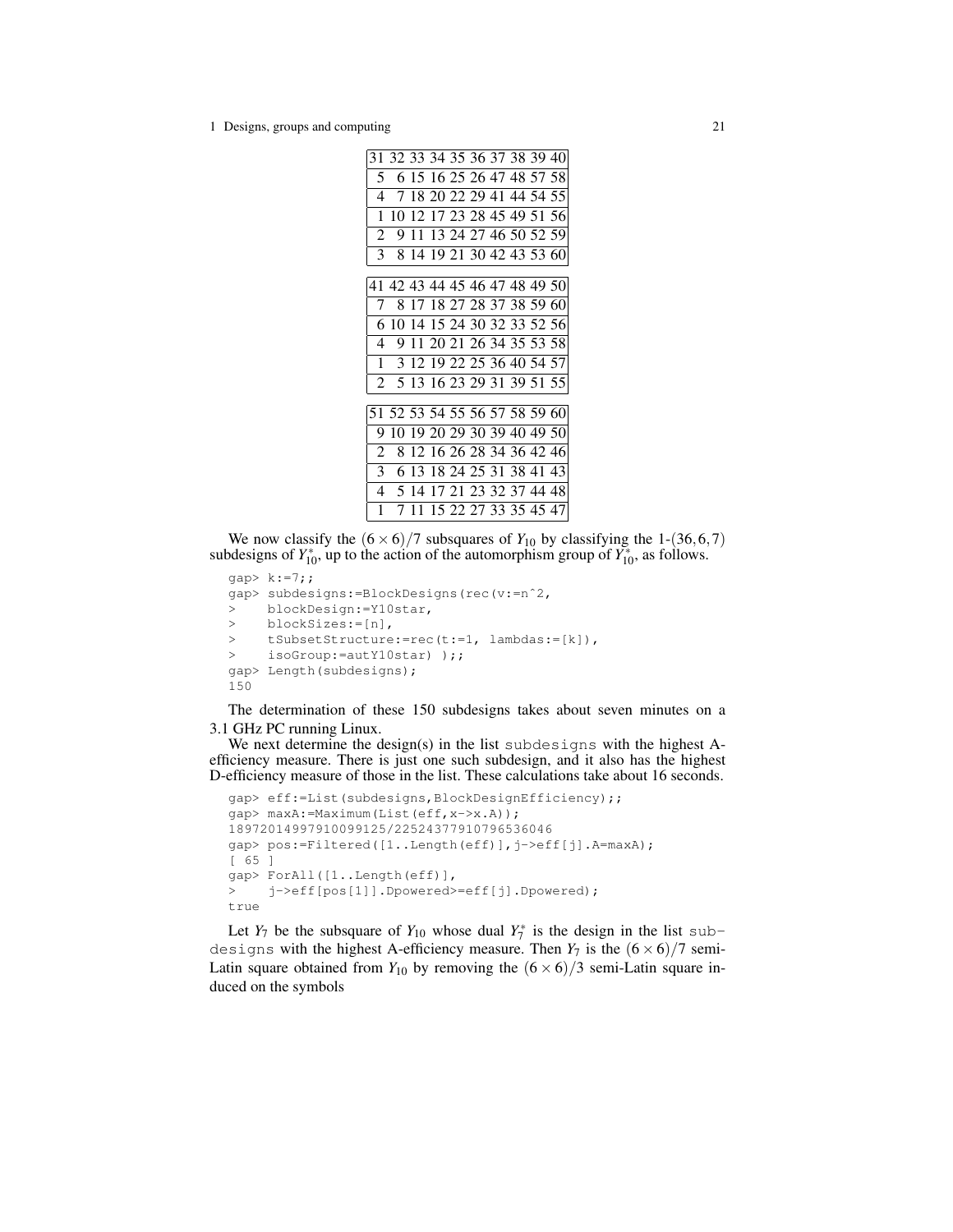$\{4,8,9,13,15,17,22,25,26,32,33,39,43,46,49,51,54,60\}.$ 

The A-efficiency measure of  $Y_7$  is

```
22224360426123258975/25776723339009695896 \approx 0.8622.
```
Similar calculations find a  $(6 \times 6)/8$  subsquare of  $Y_{10}$  with the highest Aefficiency measure. It also has the highest D-efficiency measure. This subsquare  $Y_8$  can be obtained from  $Y_{10}$  by removing the SOMA(2,6) induced on the symbols

 ${2, 6, 17, 19, 21, 29, 33, 36, 41, 45, 58, 59}.$ 

The A-efficiency measure of *Y*<sub>8</sub> is 3643863/4141988 ≈ 0.8797.

Up to isomorphism, we find there is just one  $(6 \times 6)/9$  subsquare of  $Y_{10}$ . We may take this to be the semi-Latin square  $Y_9$  obtained from  $Y_{10}$  by removing the Latin square induced on the symbols

$$
\{8, 11, 25, 39, 44, 56\}.
$$

The A-efficiency measure of  $Y_9$  is 2968/3323  $\approx 0.8932$ .

### 1.9 Some open problems

We conclude this chapter with some open problems.

When *n* is a prime power or  $n = 6$ , we know precisely the values of  $\mu$  for which there exists a uniform  $(n \times n) / (\mu(n-1))$  semi-Latin square, but we do not know exactly which values of  $\mu$  have this property for any other  $n > 1$ . The first unsettled case is  $n = 10$ . It is a celebrated computational result that there is no projective plane of order 10 [22, 28], so there do not exist nine MOLS of order 10, and so a uniform  $(10 \times 10)/9$  semi-Latin square does not exist. On the other hand,  $SLS(PSL<sub>2</sub>(9))$ and inflations of this square yield uniform  $(10 \times 10)/(9\mu)$  semi-Latin squares for  $\mu = 4, 8, 12, 16, \ldots$  Our first question is: do there exist uniform  $(10 \times 10)/18$  or  $(10 \times 10)/27$  semi-Latin squares?

We have classified certain types of uniform  $(6 \times 6)/10$  semi-Latin squares, and found none which is a superposition of Latin squares. Our second question is: does there exist a uniform  $(6 \times 6)/10$  semi-Latin square which is a superposition of ten Latin squares?

Finally, are there general constructions for optimal (say E-optimal)  $(n \times n)/k$ semi-Latin squares for when there do not exist *k* MOLS of order *n* and there is no uniform  $(n \times n)/k$  semi-Latin square? For example, is every  $(n \times n)/(k-1)$ subsquare of a uniform  $(n \times n)/k$  semi-Latin square E-optimal?

Acknowledgements I am grateful to Martin Liebeck for his result of Section 1.5.1 and for allowing its inclusion in this chapter. I also thank Eamonn O'Brien for his calculations in Magma.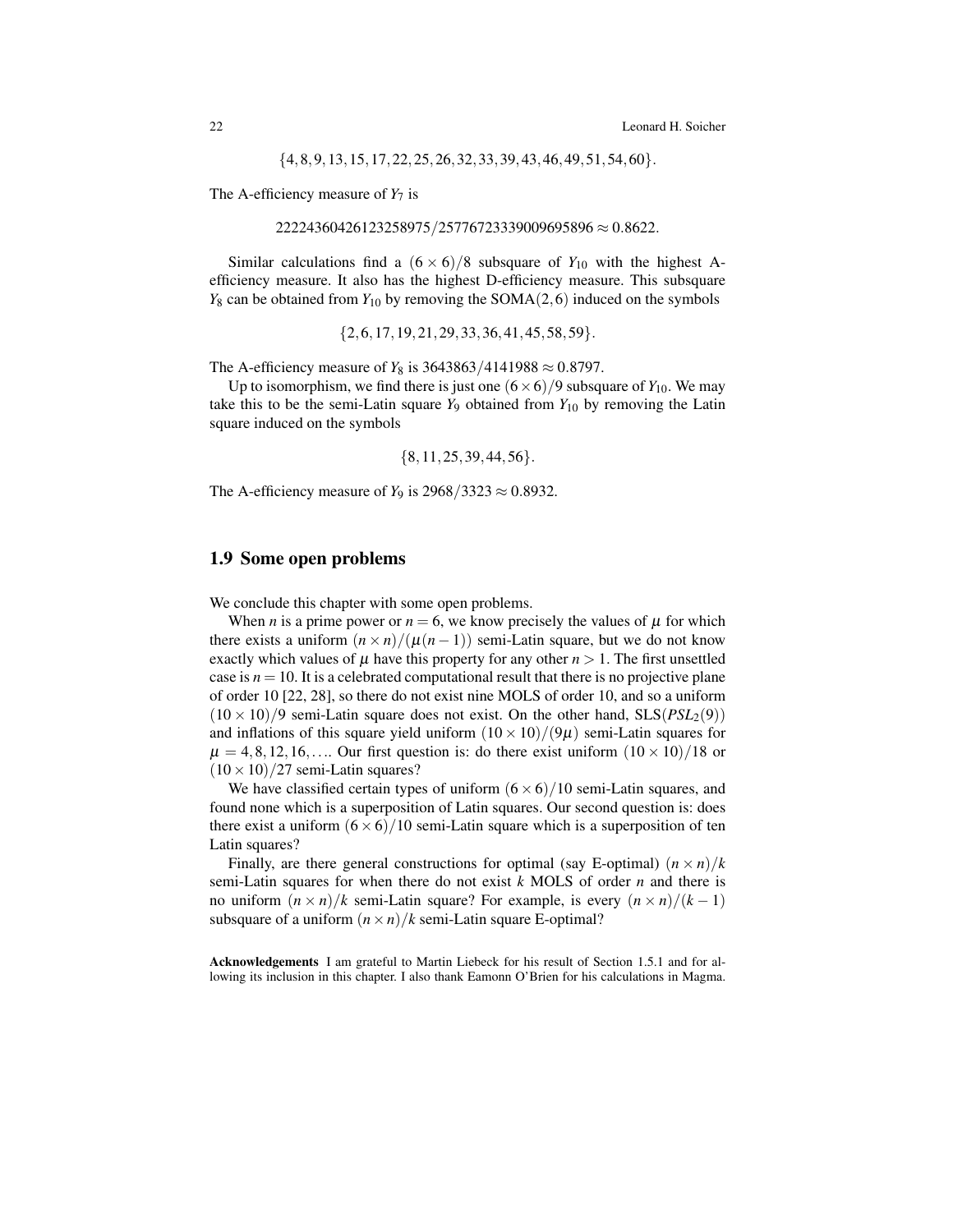The hospitality of the de Brún Centre for Computational Algebra, NUI Galway, during the Fifth de Brún Workshop is gratefully acknowledged.

### References

- 1. R.A. Bailey, Semi-Latin squares, *J. Statist. Plann. Inference* 18 (1988), 299–312.
- 2. R.A. Bailey, Efficient semi-Latin squares, *Statist. Sinica* 2 (1992), 413–437.
- 3. R.A. Bailey, *Association Schemes. Designed Experiments, Algebra and Combinatorics*, Cambridge University Press, Cambridge, 2004.
- 4. R.A. Bailey, *Design of Comparative Experiments*, Cambridge University Press, Cambridge, 2008.
- 5. R.A. Bailey, Symmetric factorial designs in blocks, *J. Stat. Theory Pract.* 5 (2011), 13–24.
- 6. R.A. Bailey and P.J. Cameron, Combinatorics of optimal designs, in *Surveys in Combinatorics 2009*, S. Huczynska et al. (eds), Cambridge University Press, Cambridge, 2009, pp. 19–73.
- 7. R.A. Bailey and P.E. Chigbu, Enumeration of semi-Latin squares, *Discrete Math.* 167-168 (1997), 73–84.
- 8. R.A. Bailey and G. Royle, Optimal semi-Latin squares with side six and block size two, *Proc. Roy. Soc. London Ser. A* 453 (1997), 1903–1914.
- 9. W. Bosma, J. Cannon and C. Playoust, The Magma algebra system I. The user language, *J. Symbolic Comput.* 24 (1997), 235–265.
- 10. P.J. Cameron, *Permutation Groups*, Cambridge University Press, Cambridge, 1999.
- 11. P.J. Cameron, P. Dobcsanyi, J.P. Morgan and L.H. Soicher, The External Representation of ´ Block Designs,
	- http://designtheory.org/library/extrep/extrep-1.1-html/
- 12. P.J. Cameron and L.H. Soicher, Block intersection polynomials, *Bull. Lond. Math. Soc.* 39 (2007), 559–564.
- 13. C.-S. Cheng and R.A. Bailey, Optimality of some two-associate-class partially balanced incomplete-block designs, *Ann. Statist.* 19 (1991), 1667–1671.
- 14. P.E. Chigbu, Semi-Latin Squares: Methods for Enumeration and Comparison, PhD Thesis, University of London, 1996.
- 15. J.H. Conway, R.T. Curtis, S.P. Norton, R.A. Parker and R.A. Wilson, *ATLAS of Finite Groups*, Clarendon Press, Oxford, 1985.
- 16. P. Dobcsanyi, D.A. Preece and L.H. Soicher, On balanced incomplete-block designs with re- ´ peated blocks, *European J. Combin.* 28 (2007), 1955–1970.
- 17. R.N. Edmondson, Trojan square and incomplete Trojan square designs for crop research, *J. Agricultural Science* 131 (1998), 135–142.
- 18. The GAP Group, GAP Groups, Algorithms, and Programming, Version 4.5.2(beta), 2011, http://www.gap-system.org/
- 19. A. Giovagnoli and H.P. Wynn, Optimum continuous block designs, *Proc. Roy. Soc. London Ser. A* 377 (1981), 405–416.
- 20. G. James and M. Liebeck, *Representations and Characters of Groups*, Second Edition, Cambridge University Press, Cambridge, 2001.
- 21. P. Kaski and P.R.J. Östergård, *Classification Algorithms for Codes and Designs*, Springer, Berlin-Heidelberg-New York, 2006.
- 22. C.W.H. Lam, L. Thiel and S. Swiercz, The non-existence of finite projective planes of order 10, *Canad. J. Math.* 41 (1989), 1117–1123.
- 23. J.H. van Lint and R.M. Wilson, *A Course in Combinatorics*, Cambridge University Press, Cambridge, 1992.
- 24. J.P. McSorley and L.H. Soicher, Constructing *t*-designs from *t*-wise balanced designs, *European J. Combin.* 28 (2007), 567–571.
- 25. N.C.K. Phillips and W.D. Wallis, All solutions to a tournament problem, *Congr. Numerantium* 114 (1996), 193–196.